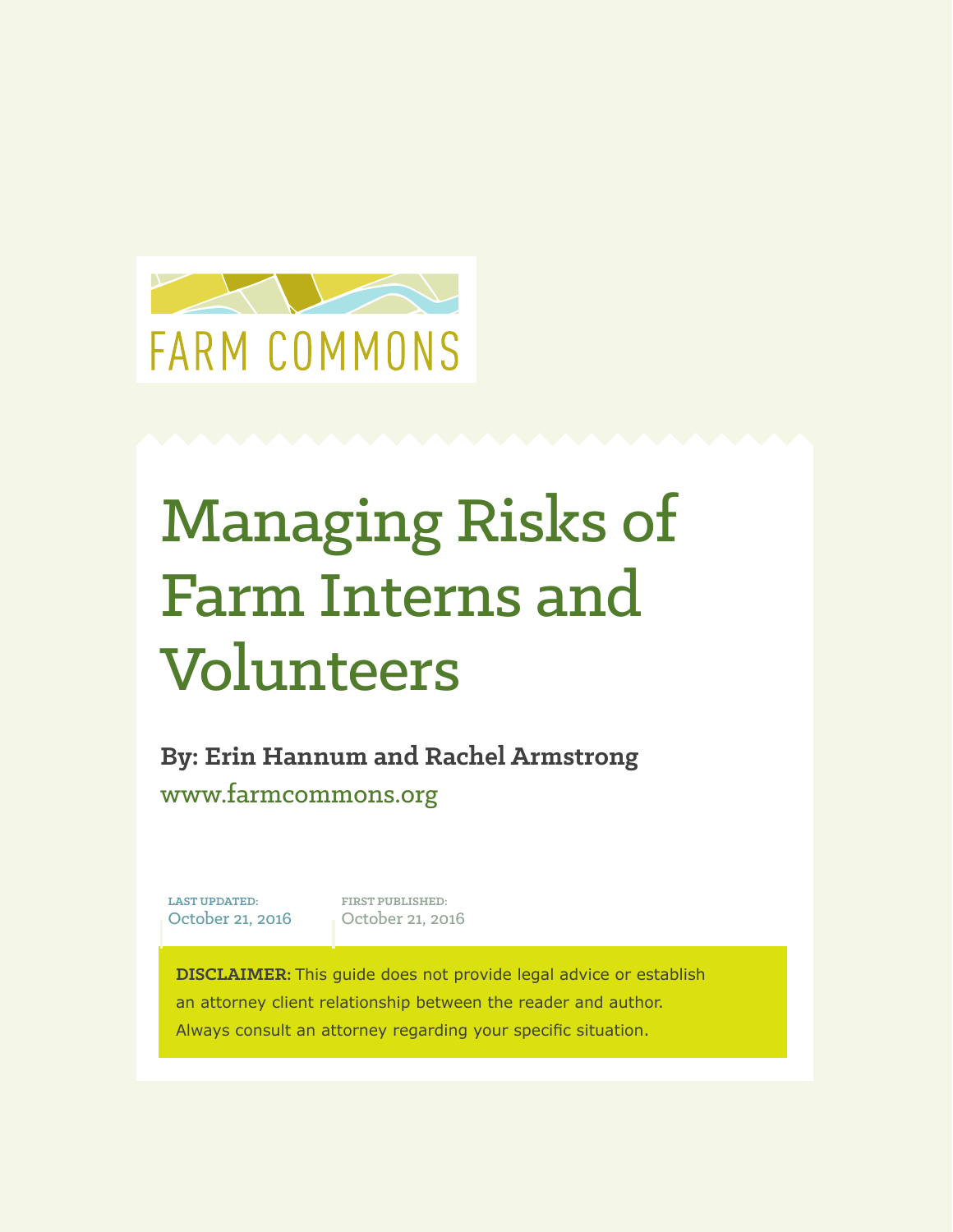|  |  | <b>TABLE OF CONTENTS</b> |
|--|--|--------------------------|
|--|--|--------------------------|

| <b>Getting Started</b>                                                         | 3  |
|--------------------------------------------------------------------------------|----|
| <b>Interns: Generally Speaking, Interns Are Employees</b>                      |    |
| <b>Volunteers: For Profit Farms Generally Cannot</b><br><b>Have Volunteers</b> | 17 |
| <b>Paying In-Kind Wages</b>                                                    | 24 |
| Conclusion                                                                     | 30 |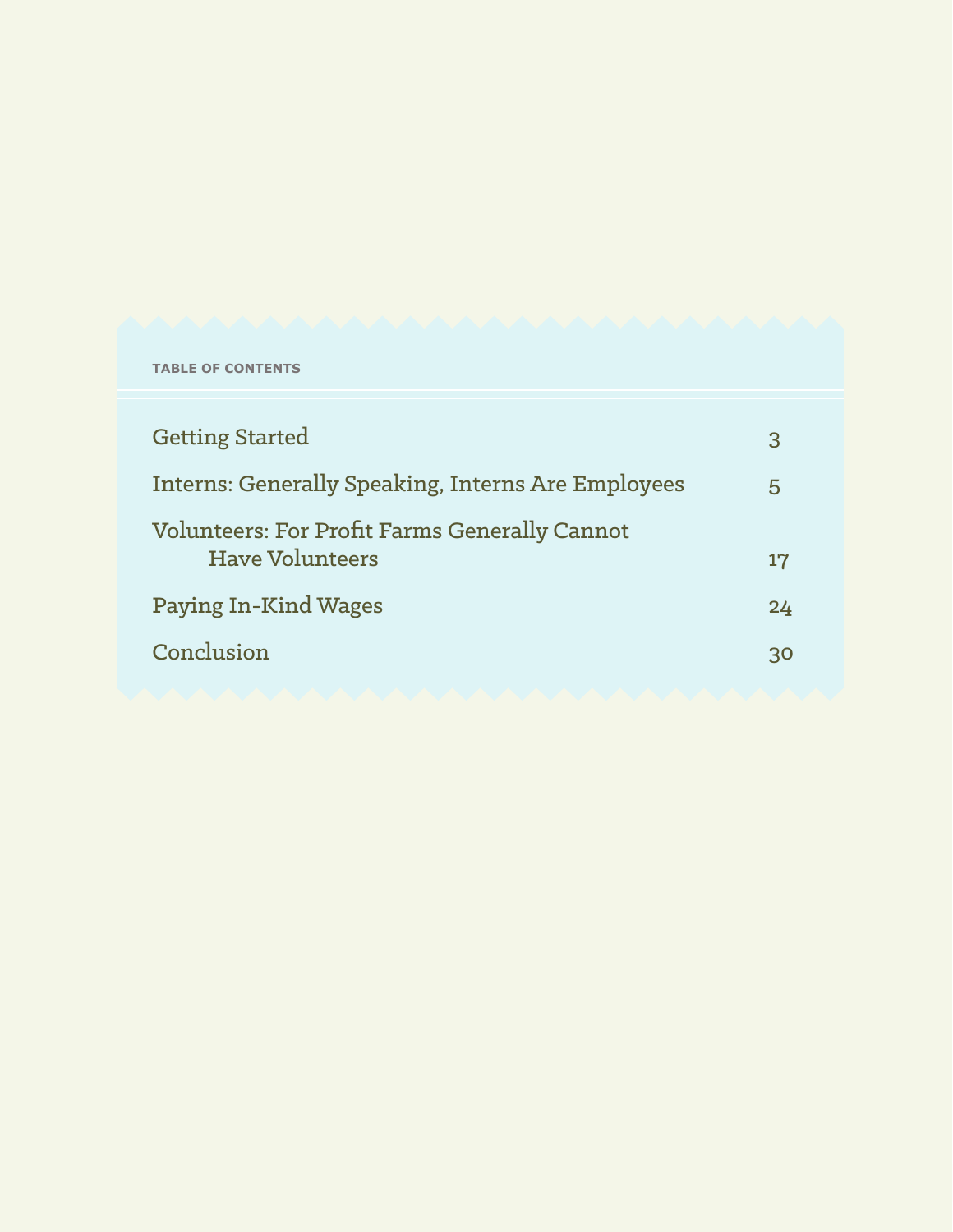### Getting Started

#### **The reality of uncertainty**

Spoiler Alert 1: This guide cannot lay out exactly how to assemble a legally sound intern or volunteer program because the law itself is uncertain. Most folks believe that the law is black and white—all they need to do is find out what the law is and follow it. In legal reality, that's not always the case. What should the farmer do to move forward? The first step is to learn the facts, which this guide provides. The second step is to carefully weigh the factors and make a personal decision. It's not an easy process, but it's a valuable one for every farm considering interns and volunteers.

Many farmers approach uncertainty, legal or otherwise, by weighing the potential costs against the potential benefits of taking on a level of risk. This can apply to uncertain legal situations as well. When thinking about the potential costs, what would a legal enforcement action under a "worst case scenario" mean for the farm? What if a volunteer gets injured while working on the farm and the farmer becomes responsible for hospital bills and has to pay penalties for not carrying workers' compensation? Aside from the financial implications, what about all the worry and fear of such a scenario happening? As for the benefits, what cost savings does the farm achieve by not having to obtain workers' compensation or pay minimum wage if required? What about the emotional stress of not being able to make payroll? For other farms, the sense of purpose and community that comes from integrating interns and volunteers into your farm is a significant benefit.

**In the end, the right risk management strategy regarding interns and volunteers is a personal decision that depends on you and your farm. Your own financial, emotional, and business considerations all factor into the appropriate strategy for you.** This resource can help you understand and assess those factors.

**Employment laws generally apply to farm interns and volunteers Spoiler Alert 2: As readers will learn, most employment laws such as minimum wage and workers' compensation apply to interns and volunteers.**  This is the case even though many sustainable farms offer win-win intern and volunteer programs. The interns or volunteers enjoy the time out on the farm, gain skills, and likely enjoy some fresh, healthy farm products. The farmer gets extra help and the joy of working with community members.

The right risk management strategy regarding interns and volunteers is a personal decision that depends on you and your farm."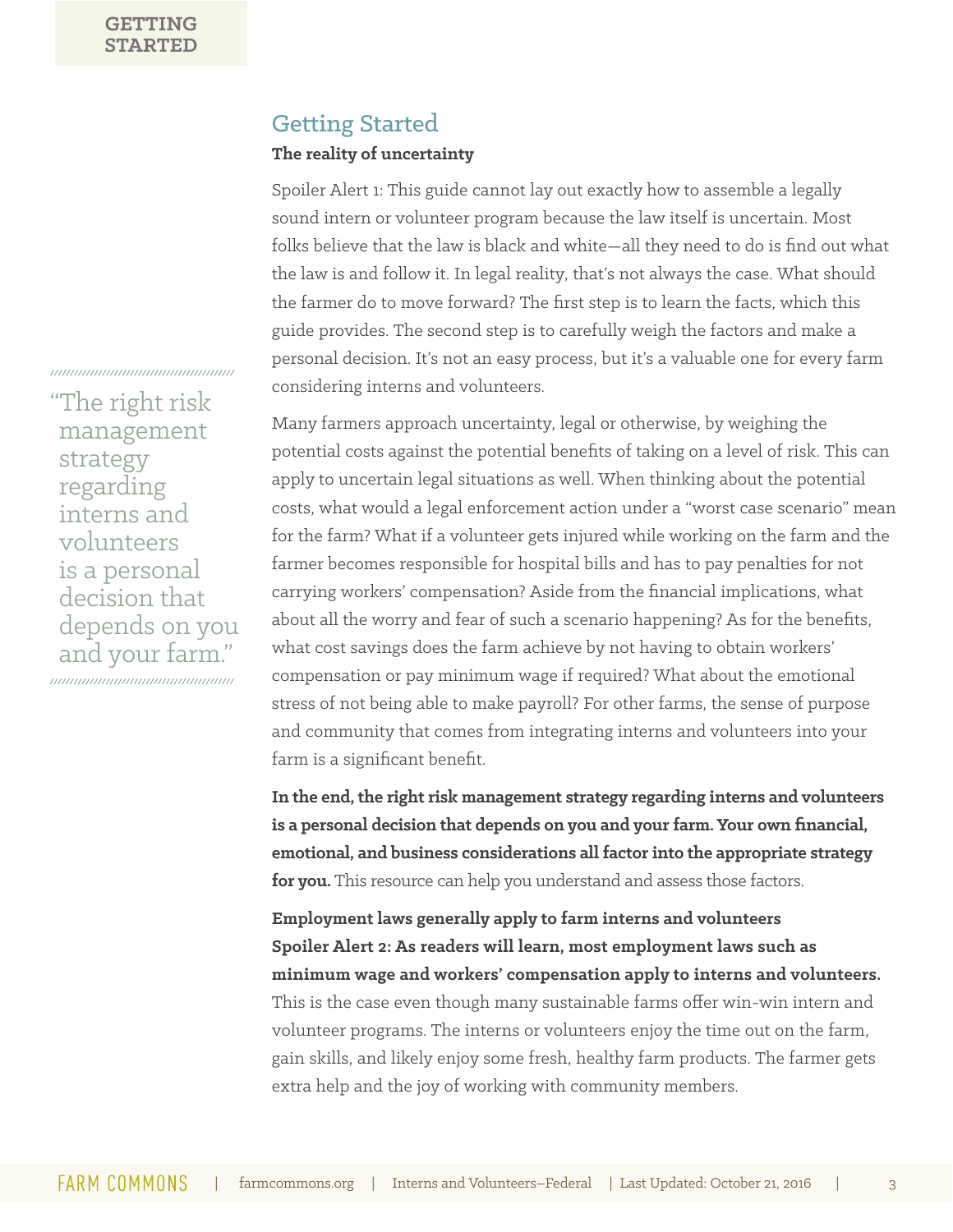Sustainable farm operations are unique from most traditional businesses. You don't see folks lining up to volunteer at the local gas station to pump gas or at a big box retail store to work the check out lines. Sustainable farms don't necessarily fit the mold when it comes to employment laws either. Employment laws are designed to protect the disadvantaged, which are generally the folks doing the work as opposed to the employers. Farmworkers in particular have been subjected to poor working conditions, long hours, and low to no pay. Sustainable farmers still need to be aware of the potential power imbalance even when shared values and mutual respect are present. Although titles like "volunteer," "intern," or "apprentice" convey a positive working environment, the fact that these workers do the work of the farm means employment laws generally apply. Such laws may include obligations to provide minimum wage, workers' compensation, and contribute payroll taxes—depending on whether state or federal agricultural labor exemptions apply.

Even though the law is uncertain and has potentially harsh implications for most farm intern and volunteer programs, all is not lost. Ultimately, employment laws reflect society's shared goals of good working environments for all. By complying with the law, the farmer is helping to ensure a positive working environment and viable livelihood for all of the farm's workers, including volunteers and interns. State and federal enforcement actions can be time consuming, expensive, and can occur over the objections of the worker himself or herself. While keeping the farm's interns and volunteers happy has its own benefits, it's not always going to get the farmer out of legal obligations.

Often farmers complain that the law stifles innovation and creativity. It can be limiting to design the farm's internship and volunteer programs based on what the law says rather than on what's seemingly best for the community. Think of this as an opportunity. While we must first work with what we have, we can strive together to create a better system—one that better fosters innovation and creativity alongside preserving fairness and sharing power. Changing the law takes time and effort, but it can and does happen if and when enough people get behind it! The first step is understanding the law as it is.

#### **Our goal**

This guide will explain the laws behind interns and volunteers. It also provides insights and strategies to help farmers reduce liability risks related to interns and volunteers.

"This guide will explain the laws behind interns and volunteers. It also provides insights and strategies to help farmers reduce liability risks related to interns and volunteers."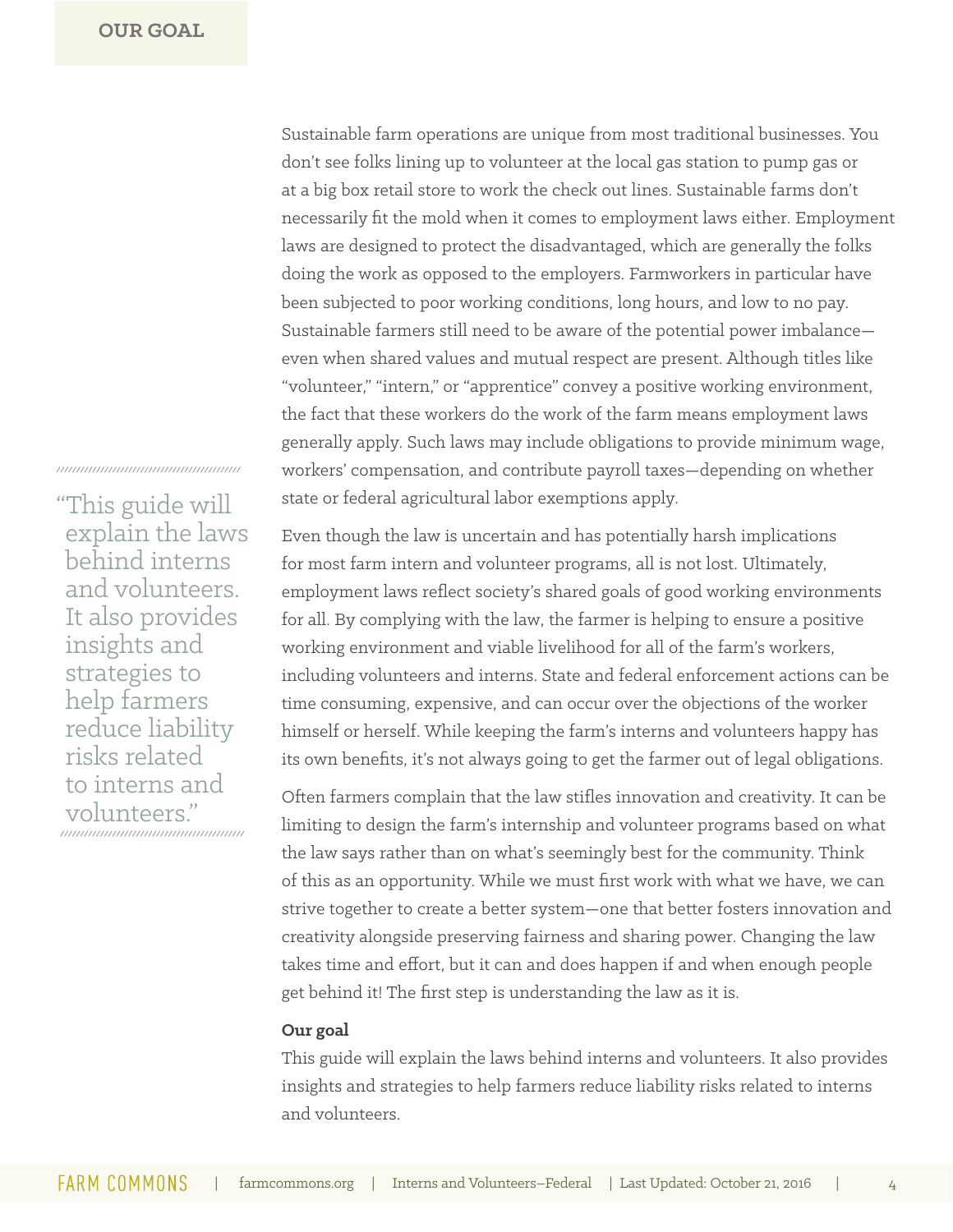To facilitate the process, the hypothetical stories of farmers Amanda and Ralph are weaved in throughout. The guide will follow their decision-making process as they learn about the legal issues and begin to better understand their options for having interns and volunteers.

Farmer Amanda is a beginning farmer. She has a small CSA and is looking into labor issues, including whether she can rely on some of her CSA members to do some of the farm work and help out with packing and such. She's ultimately looking to grow and expand her business, and hopefully start selling at farmers' markets and even restaurants to diversify and better improve profits.

Farmer Ralph is also a beginning farmer. He sells his products mostly at farmers' markets and to local upscale restaurants. He's a retired math professor and doesn't depend at all on the farm's income for his livelihood. It's really just a hobby. Ralph's main priority is to teach new farmers the ropes and pass on his legacy in this way. He loves teaching and really wants to help and train young farmers so they can go out and start their own farm businesses.

This guide covers federal employment law. State employment laws will also come into play, specifically when determining whether the farm must pay the state minimum wage (which can sometimes be higher than the federal minimum wage), get workers' compensation coverage, and pay state payroll taxes for its interns and volunteers. Like at the federal level, some states provide exemptions to certain employment law obligations for agricultural labor. Unfortunately, state employment laws and exemptions vary immensely and there's no easy way to summarize it! Farmers will therefore need to take the extra step of looking into their own state's laws.



### Interns: Generally Speaking, Interns Are Employees

"We would like interns on our farm, but we hear there might be legal issues to deal with. What is going on?"

The answer is: Yes, there are potential legal issues with having an unpaid intern. Interns are generally covered by employment laws—if the law doesn't allow a farm to have an unpaid employee (or an employee without workers' compensation), the farm can't have an unpaid intern (or an intern without workers' compensation).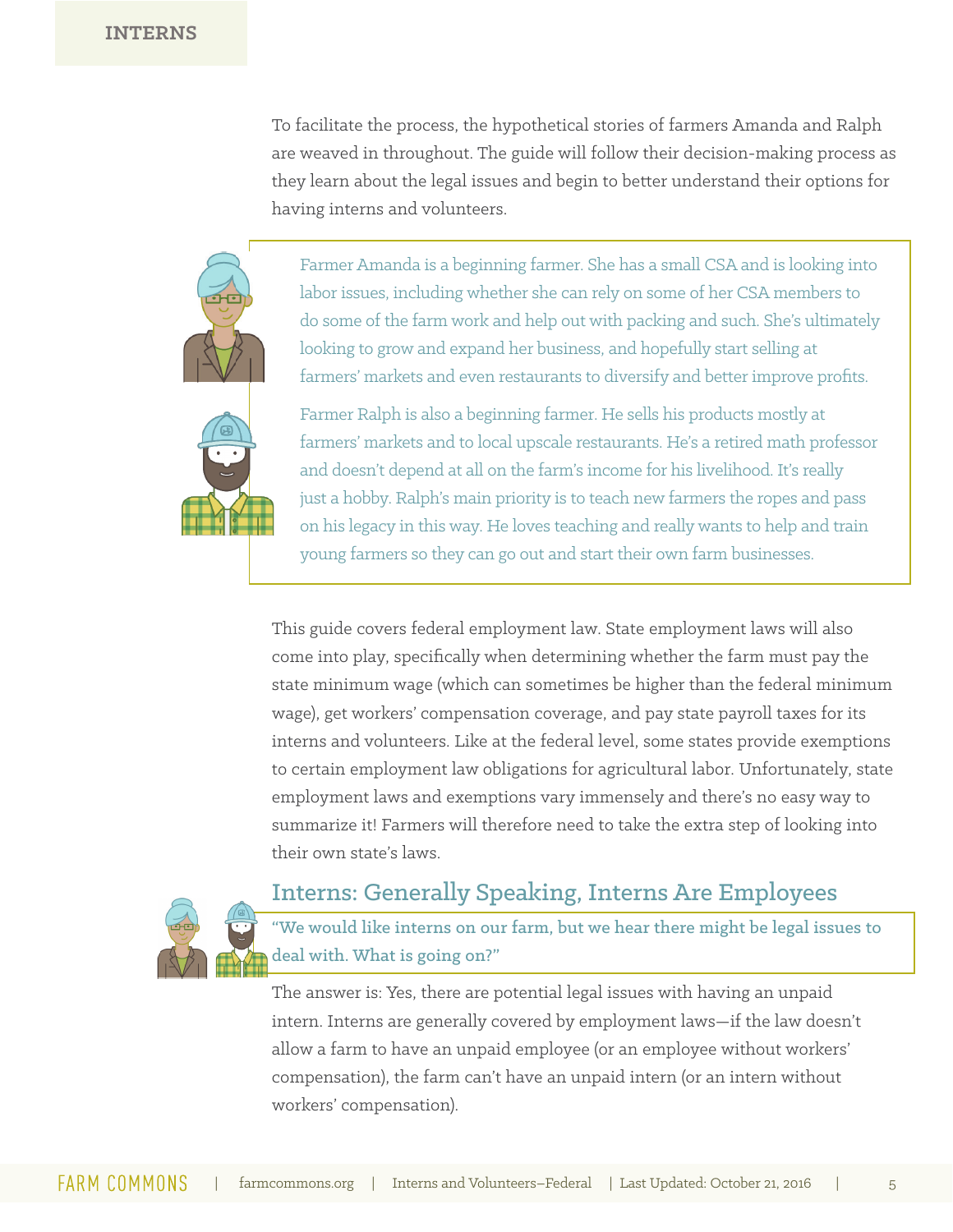Although many industries have had interns and volunteers over time, the legal situation escalated in 2011. A number of class action lawsuits were by hundreds of interns for back wages totaling millions of dollars. Although the high profile cases were in the movie and publishing industries, lawsuits have happened on small, sustainable farms. As a result, sustainable farmers who have or are thinking about having interns are now paying close attention.

Interns are winning these lawsuits. They're arguing that they're effectively employees and, as such, they have a right to all the protections under laws such as the federal Fair Labor Standards Act and state labor laws which includes receiving at least minimum wage for all hours worked. Interns are winning their lawsuits because employment laws generally apply to interns. **Interns are often considered employees because they do the work of the business.** This means the farm may have to pay the worker minimum wage, carry workers' compensation, withhold and contribute payroll taxes, and comply with various other obligations.

#### **Situations where interns are not considered employees**

**It is possible to have an intern who is not an employee in isolated circumstances where very specific criteria are met.** To complicate things further, different legal standards are evolving to determine whether an intern is an "employee" in the eyes of the law. For decades, criteria established by the U.S. Department of Labor (DOL) was turned to as the guiding legal standard for non-employee interns. However, recently, in some regions of the country, federal courts have begun to weigh in and have established their own criteria. This has resulted in a high degree of uncertainty for the law on interns. In other words, in regions of the country where federal courts have not yet weighed in, it's uncertain what the outcome would be—or which criteria would be applied—if a lawsuit was brought by an intern.

What does this all mean for farmers who have or want interns? It means there's no easy answer. In this guide, we'll highlight the two main approaches—one that is conservative for risk adverse farmers and another that is a bit more lenient for farmers who are willing to take on some degree of risk. Farmers can decide which approach feels best for them and their farm.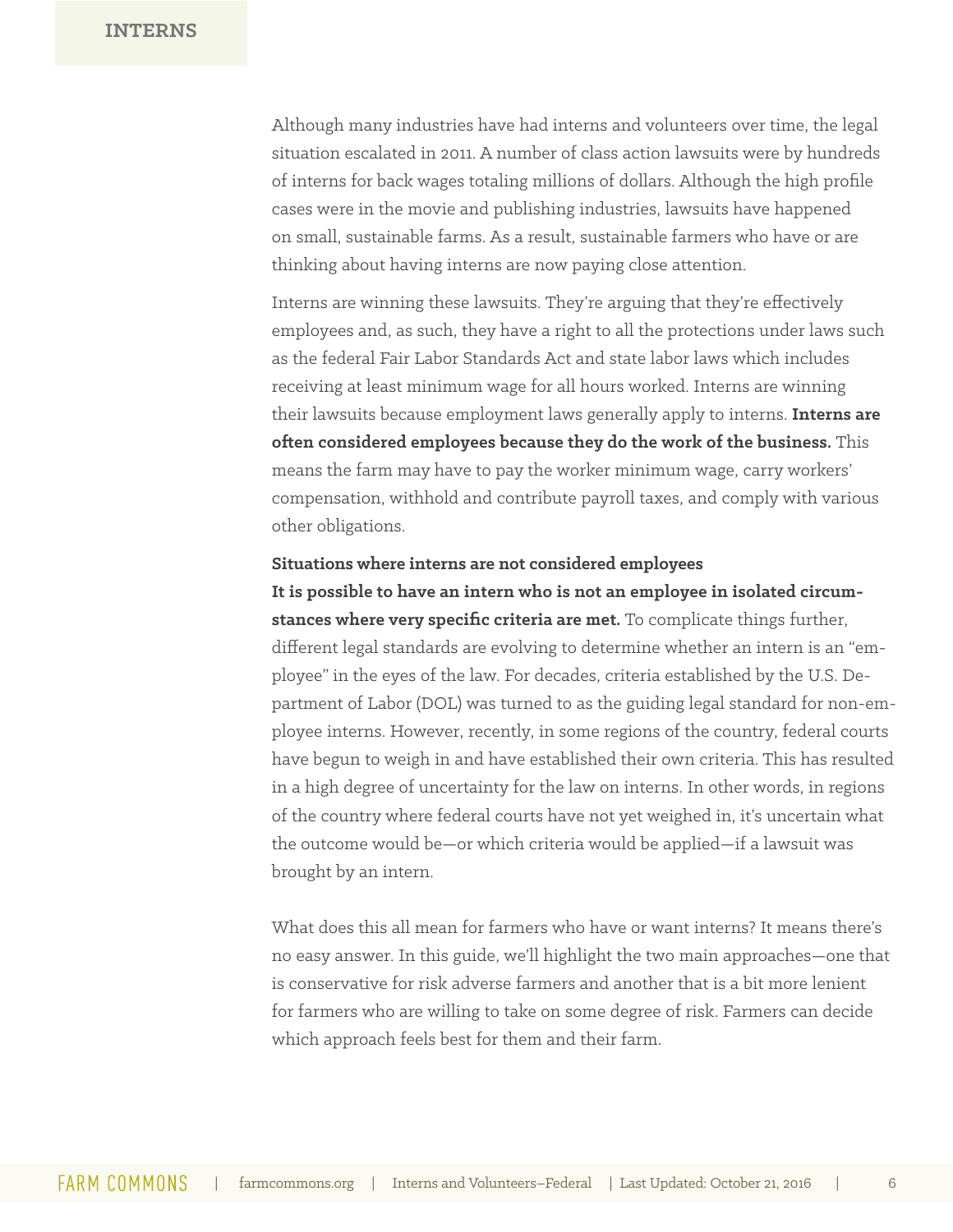### **Strict approach: The U.S. Department of Labor has adopted stringent criteria for determining if an intern is an employee**

Up until the recent lawsuits were filed and the courts have stepped in, the U.S. Department of Labor ("DOL") was the decisive voice nationwide on the legal issue of interns. The DOL has established six criteria for determining whether an intern is an employee for the purposes of the federal Fair Labor Standards Act. Under this approach, all six must be met for a farm to legally have an internship position that does not have to comply with employment laws. Here's a brief overview of each of these six criterion:

### 1. Training must be provided that is similar to a classroom educational experience

First and foremost, the farm must provide training to the intern. What's more, this training has to be structured, or similar to a classroom style education. It can be helpful if a college or university oversees the experience and offers academic credit. However, simply offering academic credit may not be enough on its own to meet this criterion. Fundamentally, the training provided has to be transferrable to other farms across the industry. It can't simply be specific to how that farm operates. In this way, the internship should set the intern up to launch her career in sustainable farming or start her own farm operation, not simply to work on that farm. In addition, learning objectives need to be established through set curricula and the intern's achievement must be monitored to be sure the intern is in fact learning something.

### 2. The farm must get no immediate advantage from the operation of the internship

This is a tough standard to meet. The farm must actually be impeded by the intern, and get absolutely no immediate advantage from the intern's activities. Unlike other staff persons, the intern must receive close and constant supervision. What's more, the intern must perform no work or very minimal work. The supervisor can't tell they intern: "Go pick carrots and come back in an hour." Instead, the supervisor must constantly provide training and feedback and literally trail the intern around the farm watching every task. The intern can only perform work to the extent that she needs to in order to learn the task at hand. It likely doesn't take 8 hours of picking carrots to learn how to pick carrots. Nor does it take 40 hours of weeding to learn how to weed! These sorts of tedious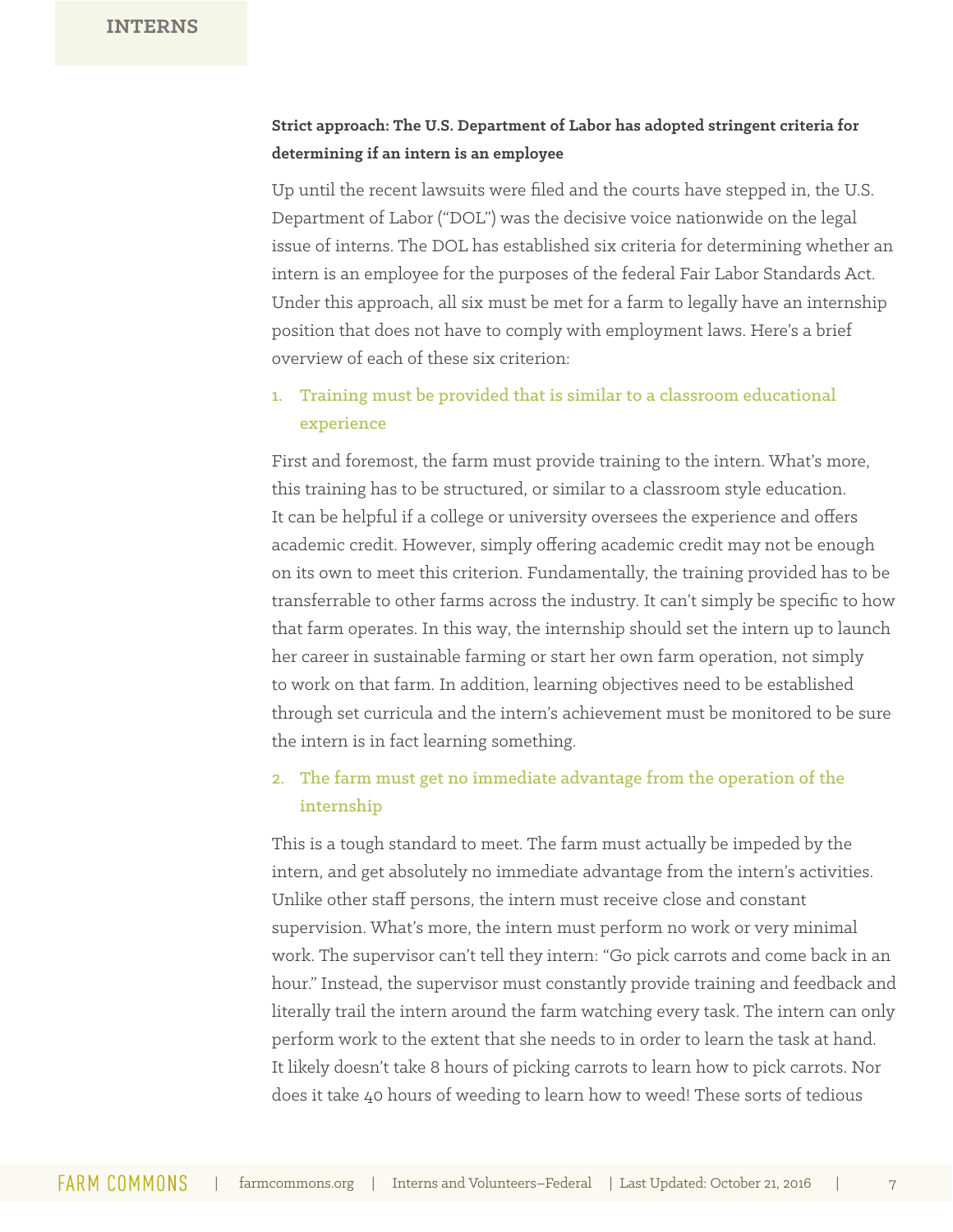and time-consuming tasks would likely not be appropriate to assign to an intern under this standard.

### 3. The farm must have separate staff whose primary role is to run the internship program

The farm must designate an existing staff person or hire an additional person to manage and supervise the intern. If it's an existing staff person, she would have to work more than if the intern were not there. It's not as though the staff are heavily engaged in the farm work and running the internship program alongside what's already being done on the farm. The internship program has to be its own stand alone operation.

#### 4. The internship may not be trial period for a future paid position

The farmer can't say, "I'll hire you next year if you work for free for the summer to learn how our farm here operates." The position can't simply be a trial period, or a training for future work. The internship must serve to set the intern up for a career in the industry, not just a future job for that specific farm.

#### 5. Experience is for the benefit of the intern, not the employer

The intern must be the primary and sole beneficiary of the arrangement. In other words, the offering of training and experience to the intern supersedes any objective of the farmer to make profits or increase efficiency by having an intern. This may be the case if the farm had a mission to train the next generation of sustainable farmers. The reality is that it costs money, perhaps even more money than the farm pulls in, to have an internship program. The internship program cannot be a profit-making venture.

### 6. The intern understands that the position is unpaid or paid at less than the minimum wage

If a farmer chooses to have an unpaid intern, she needs to be sure to clearly communicate the arrangement with the intern. The best way to do this is to get it in writing upfront. Not only will this ensure that the farmer and the intern have a shared understanding that the position is unpaid or paid at less than the minimum wage, it provides proof that this arrangement was agreed to in advance should any issue arise.

Most farmer readers are likely thinking that it's nearly impossible to meet these criteria! Do not fear. While this is the most conservative and least risky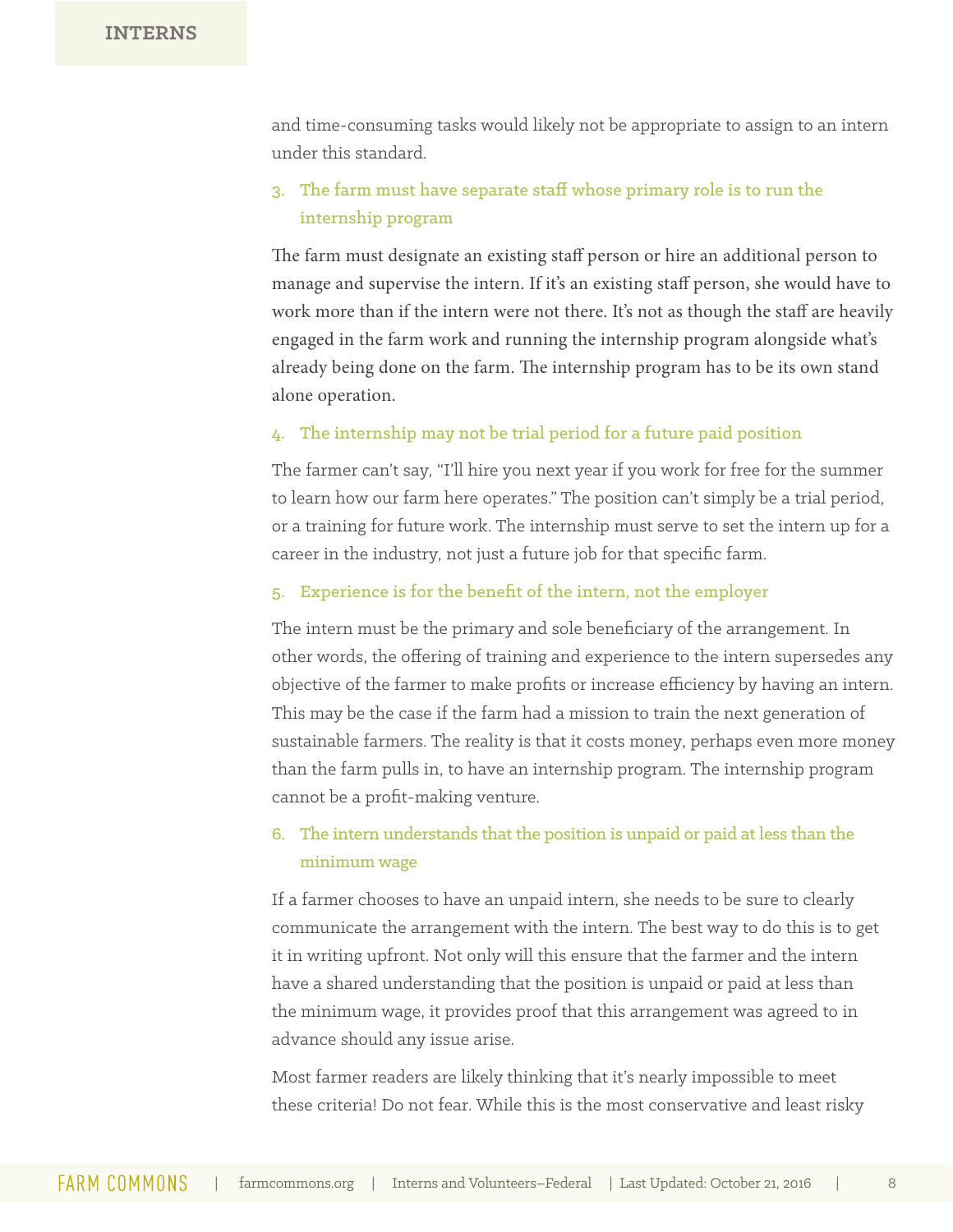approach, as we'll soon see, it can be done. And, there's another option.

#### **Lenient approach: Some federal courts in various parts of the country have recently adopted more flexible criteria**

One recent and notable intern-related lawsuit is known as the Black Swan case, which was filed by interns working on the production of the movie Black Swan. In the Black Swan case, a federal appellate court in New York (the Second Circuit Court of Appeals) rejected parts of the DOL's strict criteria. **The Black Swan court said the DOL's approach was far too rigid. Instead, the court created its own test for determining whether an intern is an employee who is entitled to compensation.** The court set out seven factors that need to be considered. While many of the court's seven factors mirror the DOL's criteria, there are four key distinctions which make the court's approach more lenient than the DOL's approach.

#### 1. Not all the factors need to be met

First, the Black Swan court called its list of factors "non-exhaustive." This means that **unlike what the DOL says, not all of the factors need to be met.** Rather, all the circumstances must be considered on a case by case basis. This makes the test more flexible and open to considering the farmer's intentions and the reality of the intern's experience on the farm.

#### 2. The intern must be the "primary beneficiary of the internship program

Second, the Black Swan court said that the determination of whether a worker is an intern or an employee entitled to compensation ultimately comes down to one question: Who is the primary beneficiary of the relationship? Or, who benefits the most from? **To be a non-employee intern, the intern and not the farmer must be the primary beneficiary of the internship program.** Basically, if the farmer is the primary beneficiary, it's looking a lot more like an employee. This would be the case if the farmer gains significant profits or other rewards from the intern's free labor and isn't going out of her way to train the intern. On the other hand, if the intern is the primary beneficiary, the intern is not an employee. **The intern may benefit the most by getting a wealth of knowledge and experience through robust classroom and hands-on training.**

#### 3. The employer can benefit from having an intern

Third, **unlike what the DOL says, the Black Swan court said that the employer**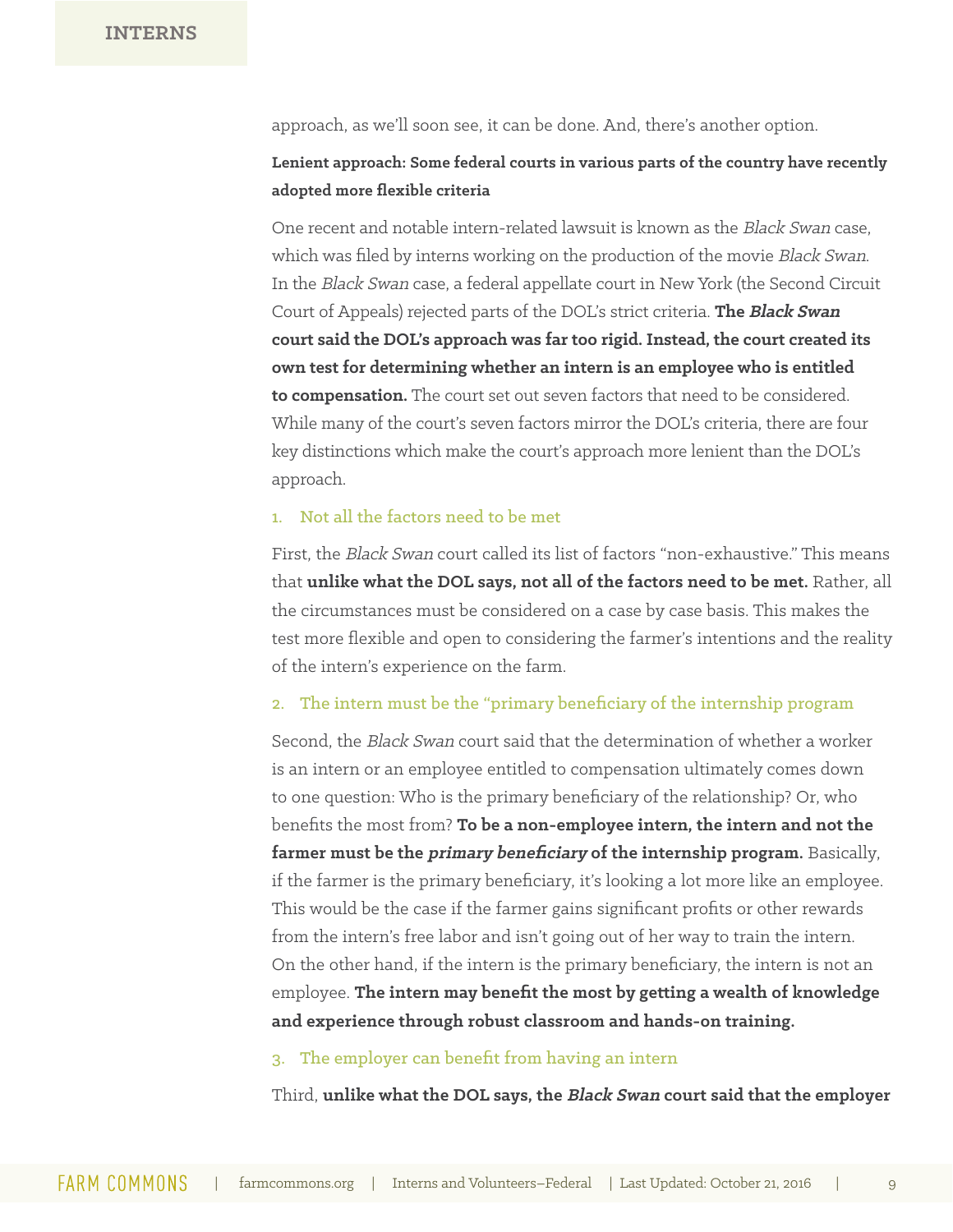**can in fact benefit from having an intern.** That is, so long as the intern is the primary beneficiary of the relationship. Under the Black Swan court's test, the intern can do significant work on the farm, including tedious tasks like weeding and harvesting for long hours that ultimately help the farm improve profits. That is, so long as the intern's training is the number one priority. This makes it somewhat less of a burden to have an internship program. But this begs the question. How do you really know who benefits most? The answer is the extent and quality of education.

#### 4. Education must be the focus of the internship

The Black Swan court really emphasized the education dimension of the internship. Like the DOL, the court said that **it's more likely the intern is not an employee if the training offered is either tied to the intern's formal education program, such as through course credit, or if the type of training is similar to what an educational institution provides, such as clinical or hands-on training.** Having ties to an educational institution is an important risk management step when building a non-employment intern program.

Because education is an important part of any non-employment intern program, the structure of the position matters. Farms that accommodate a worker's formal academic commitments, such as offering the intern position in the summer when school's not in session, use a set curriculum, and offer a limited term position will have an easier time arguing that the intern is not an employee. If the intern is not an employee they are not covered by employment laws.

### **Uncertain grounds: Federal courts in most areas of the country have yet to clarify the issue**

For the majority of the country it remains to be seen whether the courts' lenient approach or the DOL' strict approach will win (if and when a federal lawsuit is filed by interns in that region). That's because lawsuits have yet to be brought by interns in most parts of the country so the courts in these regions haven't faced an opportunity to address the issue. Ultimately, it may come down to whether and when the U.S. Supreme Court takes on the issue, which could be years or quite possibly never. If the U.S. Supreme Court does decide to take on the issue, it could endorse the DOL's strict approach, adopt the more lenient approach taken by some courts, or create its own criteria. Until then, a degree of uncertainty rules. That's simply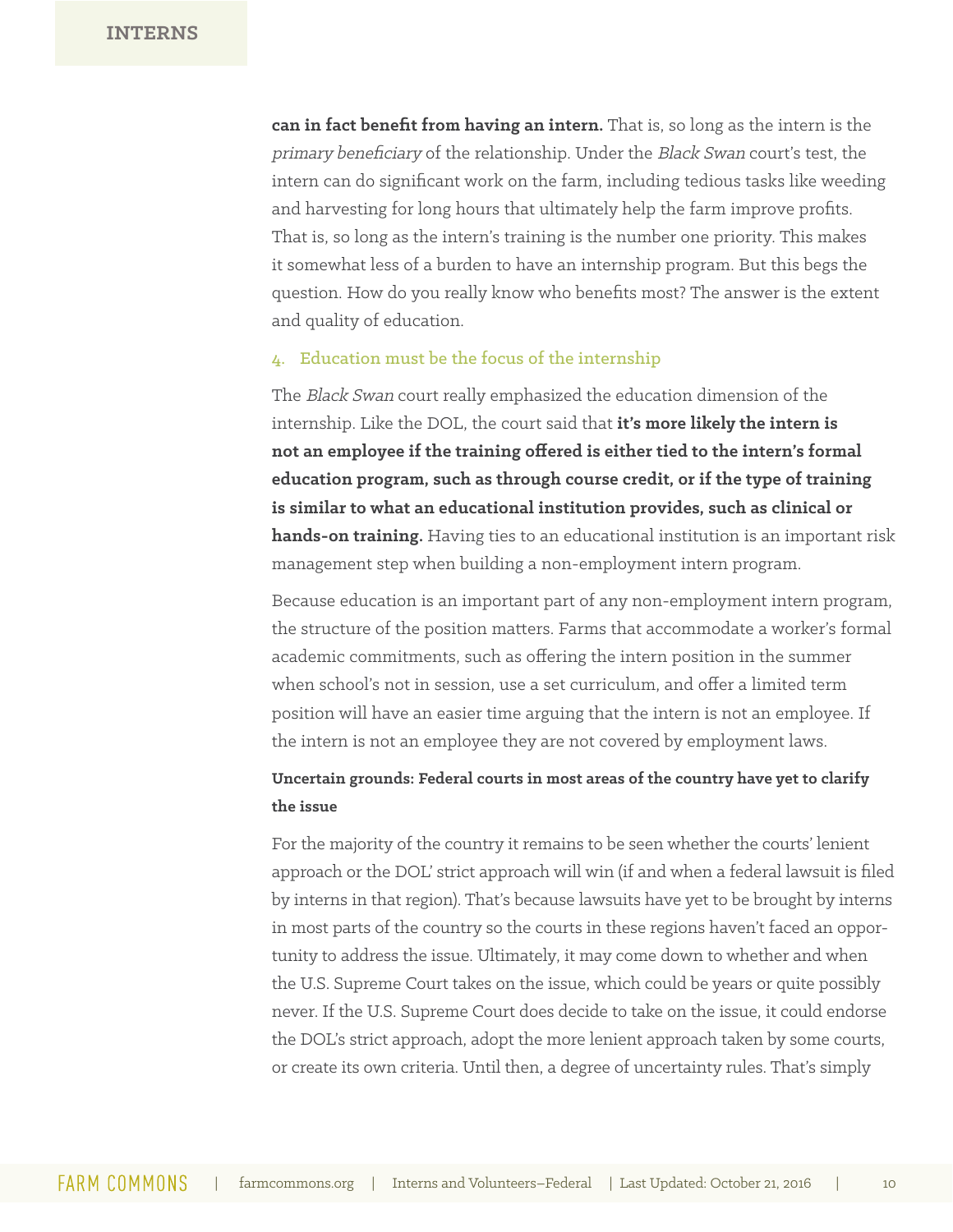how the law works in our country, for better or for worse.

Currently, the Second Circuit Court of Appeals—which is the highest federal court that governs Vermont, Connecticut, and New York—and the Eleventh Circuit Court of Appeals—which is the highest federal court that governs Georgia, Alabama, and Florida—have both adopted the *Black Swan* court's more lenient criteria. Farmers in these states can feel relatively confident in following this more lenient approach when designing their intern programs. Farmers in other states are left with a higher degree of uncertainty.

#### **What does this mean for the sustainable farmer who wants to have interns?**

These strategies feel uncertain, right? There is a third alternative worth mentioning: Farmers can choose to follow all employment laws for their internship program; then the question of whether the intern is eligible to be treated as a non-employee is moot. The single best risk management strategy is to simply know and follow all employment laws for every intern.

Treating interns like employees isn't going to work for some farms. Farms wanting a non-employment intern program should become familiar with both the DOL's criteria and the Black Swan court's criteria. They can then make a personal decision. **The appropriate approach to a non-employment intern program depends on the farmer's level of risk adversity.**

### **Risk adverse farmers who want non-employee interns should follow the DOL's stringent approach and meet all of the DOL's six criteria.**

Fundamentally, this means that the interns cannot benefit or help the farm business in any way. The farmer must emphasize education and support to such an extent that she practically doesn't get anything else done. Offering academic credit can help; provided all the other criteria discussed above are present.

**Farmers willing to accept risk may choose to follow the Black Swan court's more lenient approach to non-employee interns.** This means that the farm may benefit from the internship, so long as the intern is the primary beneficiary of the arrangement. The farm may assign tedious tasks and improve profits by having interns so long as training and education is emphasized. This is still not an easy standard to meet, as the farmer must develop structured curricula, accommodate the intern's academic studies, and go out of her way to provide education and support to the intern. Partnering with an academic institution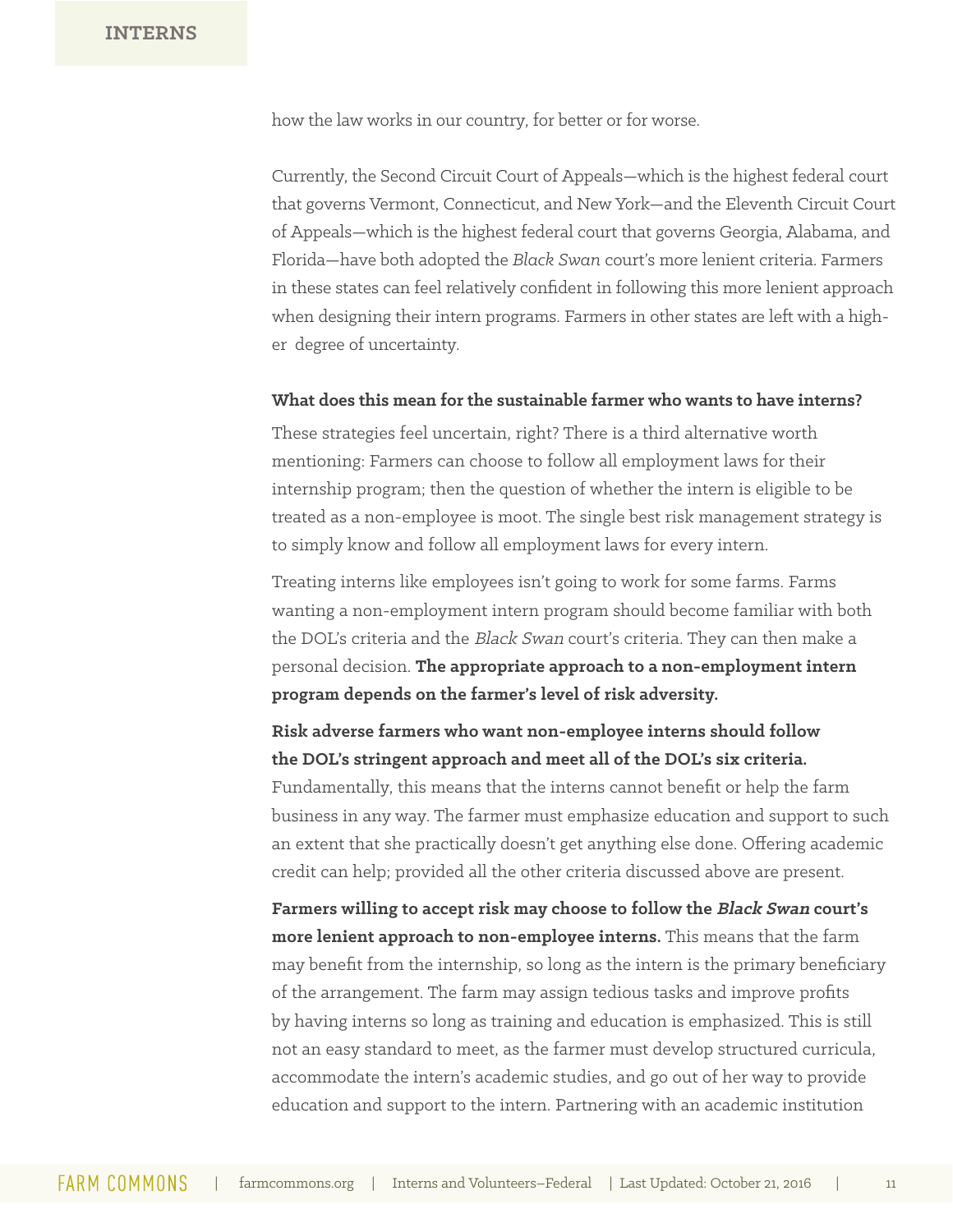and offering academic credit can certainly help. Farmers must realize that if they choose this more lenient approach they face the risk of enforcement action by the federal DOL as well as their state's department of labor.

#### **What about farmers who can't meet the DOL or Black Swan requirements?**



**"I don't meet the DOL or Black Swan criteria. My farm is a business—all workers need to pull their weight. But, I really want to have young college students working on my farm over the summer. And, I like the idea of calling them "interns" as this seems to make them more open to learning my eccentric farming practices. So now what do I do?"**

Farmers like Amanda who can't or don't want to meet the criteria for non-employee interns have "employees." They can still call their workers "interns" but they must treat them as employees when it comes to legal requirements. They must follow all applicable state and federal employment laws. For more details on federal and state employment law requirements, see F*arm Employment Law: Know the basics and make them work for your farm*. For guidance on what to do when hiring an employee, see *Tax and Paperwork Checklist for Hiring an Ag Employee.* 

#### **Minimum Wage and Workers' Compensation Requirements in a Nutshell**

Two high priority areas of employment law for most farmers are minimum wage and workers' compensation. These are considered high priority because they generally carry the most liability risk if a farmer does not comply with them. The risk includes high costs and stress over facing state and federal enforcement actions and having to pay back wages, fines, medical bills, and attorney fees and other damages from lawsuits. The following provides a brief overview of each.

**Minimum wage**: The basic rule of thumb is that unless an exemption applies at BOTH the state and federal level, farmers must pay at least the minimum wage to all employees—including interns and volunteers who are considered "employees" in the eyes of the law. The federal law does provide an exemption for small farms –which is called the "500 man day agricultural labor" exemption. Under this exemption, if the farm has fewer than 500 "man days" performing agricultural labor in each calendar quarter of the previous year, minimum wage is not required. One "man day" is when one worker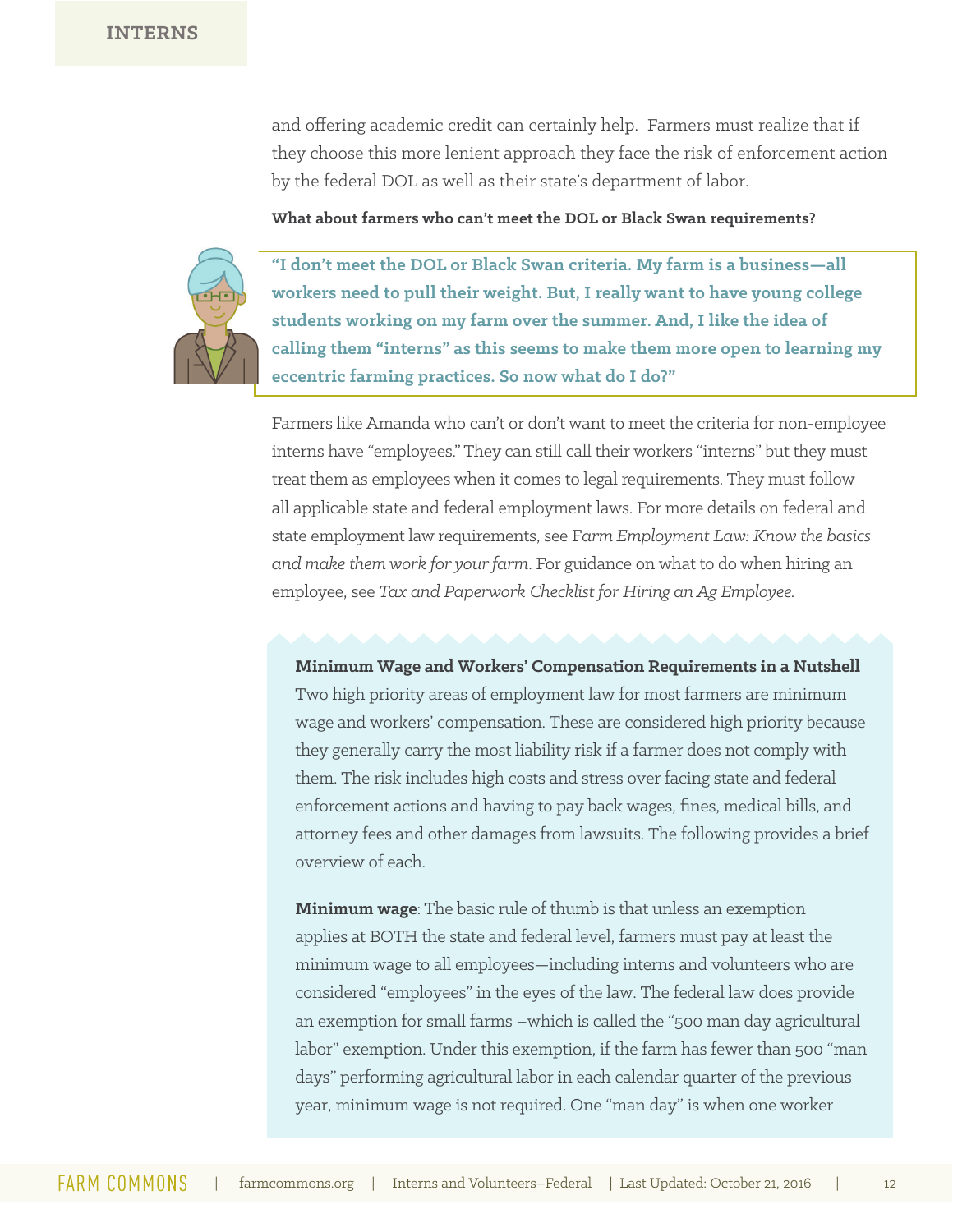performs at least one hour of agricultural labor. This exemption does not apply to non-agricultural labor, which includes off farm activities such as selling at farmers' markets as well as activities that are tangential to farming such as making value-added products, packing other farms' products, or activities related to agritourism and farm events. The long and short of it is that if a farmer wants to rely on the federal exemption for minimum wage, she must keep records of hours worked and activities performed, and do some calculations. Farmers need to also look into their state's minimum wage requirements and any available exemptions. Some states choose to follow the federal 500 man day exemption. However, those states are in the minority. Most states have a different set of rules for when farmers must pay at least the minimum wage. Some states provide no exemptions whatsoever. Here's the takeaway: **When the state and federal minimum wage laws differ, farmers must adhere to whichever law is strictest.** For example, if a state does not provide a minimum wage exemption, farmers must pay their employees at least the state's minimum wage—even if the farm is eligible for the federal 500 man day exemption. For more details on the 500 man day exemption, and the interplay of federal and state minimum wage laws—including a map showing which states have minimum wage exemptions—review pages 17-24 of *Farm Employment Law: Know the basics and make them work for your farm*.

**Workers' compensation**: Worker's compensation is a program that provides coverage for persons injured at their workplaces. It works much like an insurance policy. The employer pays the premiums and injured workers are eligible to make claims for coverage. Workers' compensation programs are established by state law. The majority of states require most businesses to purchase workers' compensation for all their employees. However, some states provide exemptions to workers' compensation coverage for small farms that meet certain criteria. Even if it's not legally required, having workers' compensation in place for all workers on the farm can be a wise risk management strategy. Accidents and injuries can and do happen. If an intern or volunteer is injured while working on the farm, his insurance company can sue the farm for damages even without the workers' consent. If the farm carries workers' compensation for its workers, the farm will be protected. For more details on state workers' compensation laws, see pages 24-27 of *Farm Employment Law: Know the basics and make them work for your farm*.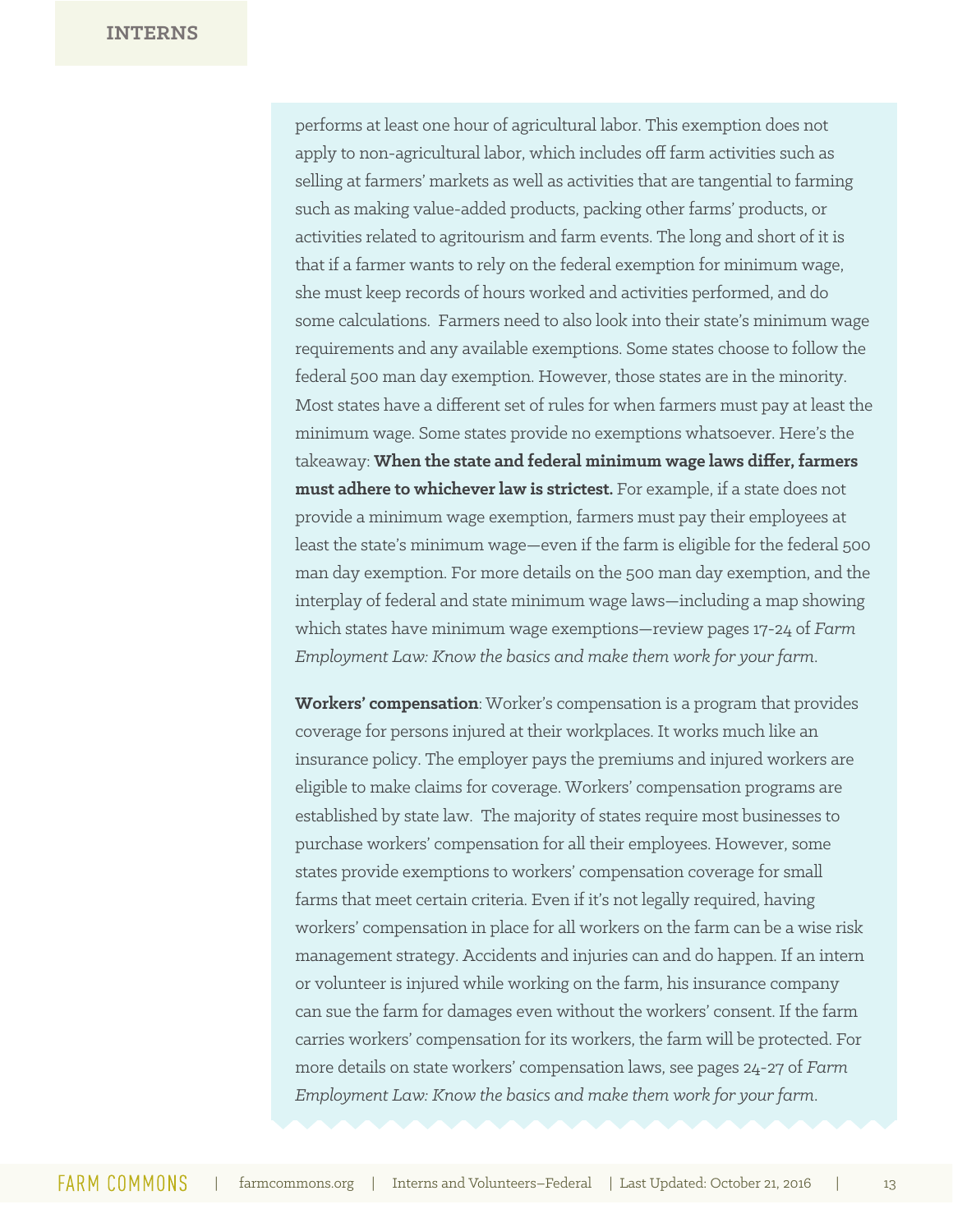**What about farmers who meet the DOL's six criteria, or are willing to take the risk and simply comply with the federal court's lenient approach?**



#### "I meet the 6 criteria. Now what?"

Farmer Ralph is delighted! He's already working with a college and is certain he can arrange academic credit for his interns. His retirement provides the money he needs to make a living. His mission is to help young aspiring farmers and he's willing to dedicate his time and energy toward training his interns so they can start their own farms. He doesn't care whether his farmers' market or restaurant sales are low. He simply wants to provide his interns with diverse experiences in a variety of market channels. He feels strongly that he meets the DOL's six criteria. Either way, he was thinking about starting a non-profit that is exclusively dedicated to education.

Good news! Farmers like Ralph who most likely meet all six of the DOL's criteria have legally sound non-employee "interns." Note too that farmers who are willing to take the risk and simply meet the Black Swan court's lenient requirements may have legally sound "interns"—it's uncertain, hence the risk. Either way, while it may not be necessary for these farmers to follow employment laws for their interns, these farmers must take special steps to keep detailed records of the internship arrangement. Primarily, this will help them run a more efficient and effective internship program. In addition, the paperwork leaves a trail of proof of the intern program's legitimacy should an enforcement action ever happen. The following provides some examples of documents and records that should be maintained.

### $\leftarrow$  Keep records of hours worked, tasks performed, and training curriculum utilized for the internship program

One way to do this is to have the intern keep a log book that the farm then retains or copies at the end of the season. This log book could also provide a way to monitor the intern's progress throughout the program. Either way, these records should be accurate and kept on file for at least 3 years.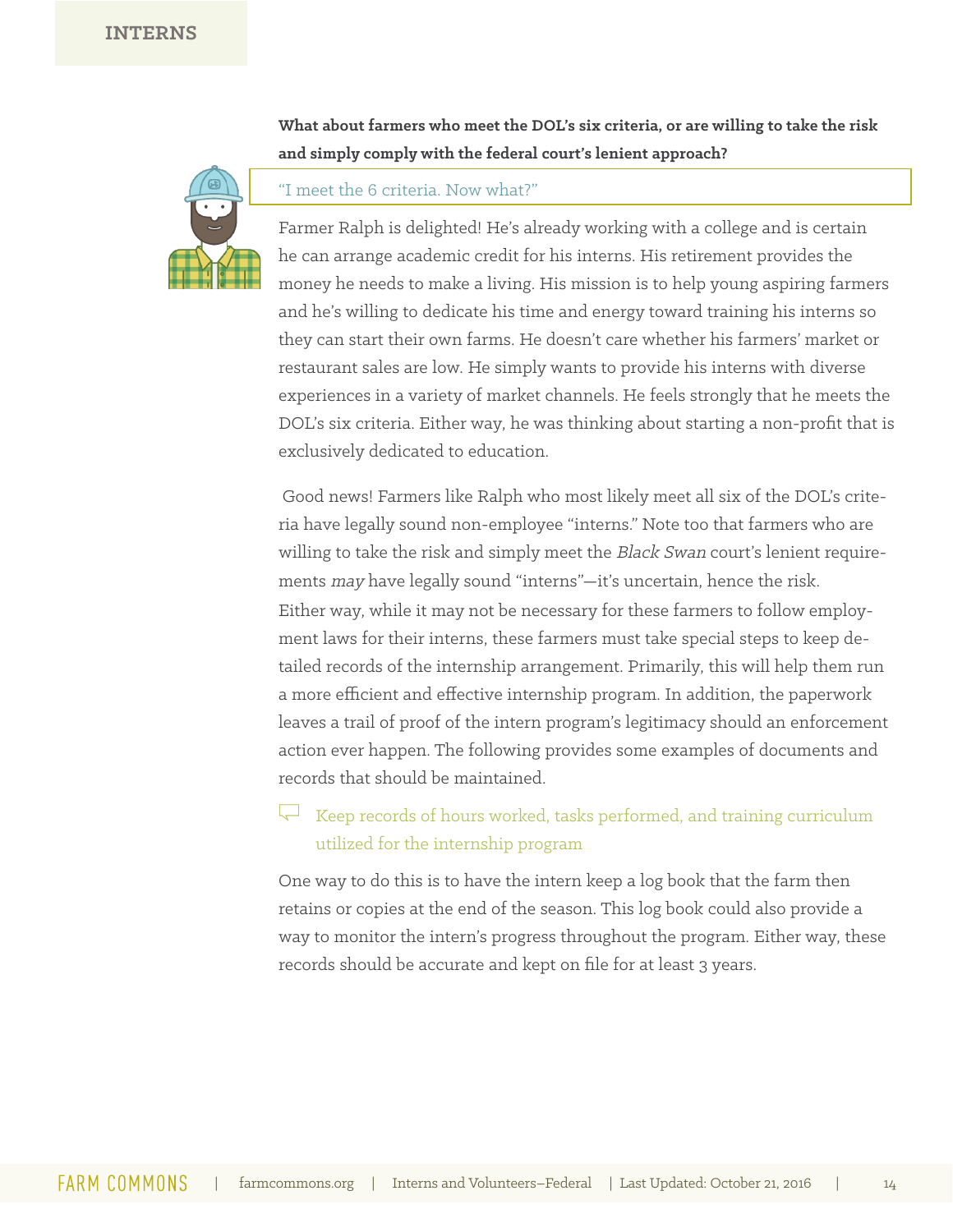### File reports and paperwork with affiliated schools or institutions that are providing course credit

Verification of an academic connection will help support the farm's case that the internship emphasized the structured, classroom style education required under Both the DOL's and the Black Swan court's approaches. The intern might appreciate this attention as it may help the intern get the academic credit they need.

### Have the intern sign an agreement acknowledging they're a non-employee intern

Getting the details of the arrangement in writing, including the fact the position is not employment, ensures that the farmer and the intern are on the same page and have shared expectations. Having a shared understanding helps foster good relations throughout the internship, which is undoubtedly a good thing. In addition, having the intern acknowledge the arrangement in writing is required under both the DOL's and the court's approaches.

#### Get insurance coverage for worker injuries

Most states provide an exemption to workers' compensation coverage for nonemployee interns. Nevertheless, even if it's not legally required, it's highly recommended that the farm carry insurance to cover worker injuries. Farming is dangerous and accidents happen. With no insurance, the farmer is subject to huge legal liability and financial risk should an intern get hurt. One option is for the farmer to simply carry workers' compensation for interns. Another option could be to look into a commercial general liability plan that would cover the intern.

#### **What about other options?**

Amanda is feeling disappointed so she has a couple of other creative questions.

**"I can't follow the DOL or** Black Swan **court criteria and I don't want to follow all employment laws—those laws are a huge burden. I'm going to have my intern sign an agreement that they aren't an employee. Won't that work on its own?"**

Amanda has a nice idea in theory, but it doesn't work in reality. If the law says a work position is employment, it's employment, regardless of any agreement between worker and employer. By law, a worker cannot waive their right to minimum wage or other employment law protections. Unlike other areas of law,

For more on insurance coverage, see Farm Commons resource— Managing the Sustainable Farm's Risks with Insurance: Navigating Common Options

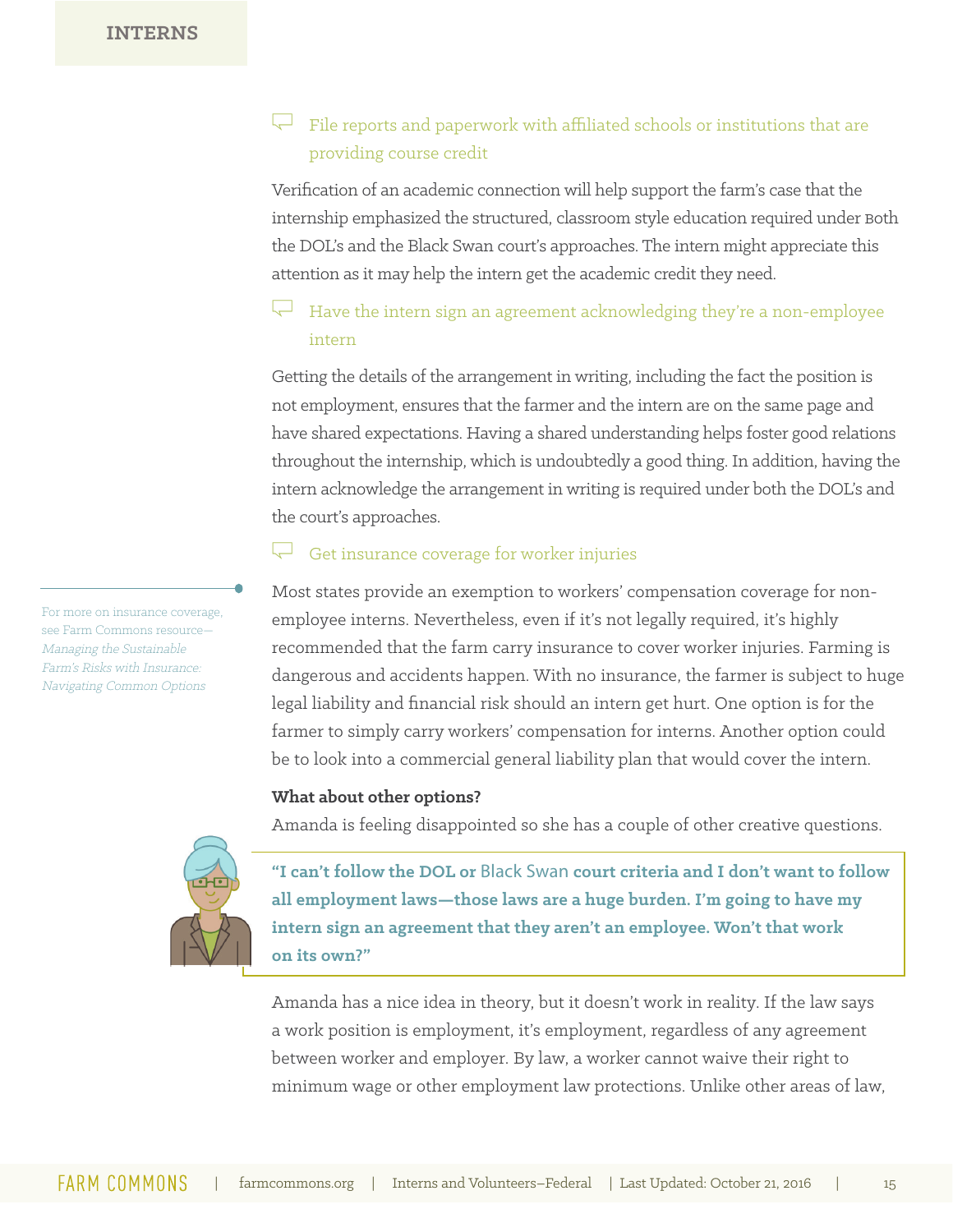

employment law is simply nonnegotiable. This is because of the overarching policy reasons behind employment laws, including the prevention of coercion and oppression in the workplace. Basically, employment laws set the baseline or floor for minimum wages, and no one can go under that.

#### **"Can I have an apprentice instead of an intern? Does that change anything?"**

Generally speaking, the same rules for interns apply to apprentices, or any other title a farmer might assign to a person for whom they do not want to have to follow employment law obligations. There is a different legal framework for an apprentice, but it doesn't help much. More often than not apprentices are also considered "employees" in the eyes of the law, and therefore the basic employment laws need to be followed.

An apprenticeship program combines on-the-job training with academic instruction for folks entering the workforce. Typically, apprenticeship programs are formally registered through a state or federal government agency. They are also most often affiliated with a community college or trade school where formal classroom training is provided. Most apprenticeships last for a longer period of time than a typical internship—anywhere from 1 year to 5 years. In addition, most apprenticeship positions are paid pursuant to minimum wage laws. Often, the compensation increases as the apprentice completes parts of the program.

There is one exception to the minimum wage requirement for apprentices. If market conditions are such that work opportunities will be expanded for a specific trade by paying less than minimum wage, apprenticeship programs do not need to comply with minimum wage requirements. But this must be approved by the government agency overseeing the apprenticeship program. The program needs to prove the market conditions, including projections of increased opportunities resulting from apprenticeship programs. Some states offer apprenticeship programs in the agricultural industry.

For more information on registered apprenticeship programs in your state, contact your state's apprenticeship office, which is typically part of the department of labor or department of education.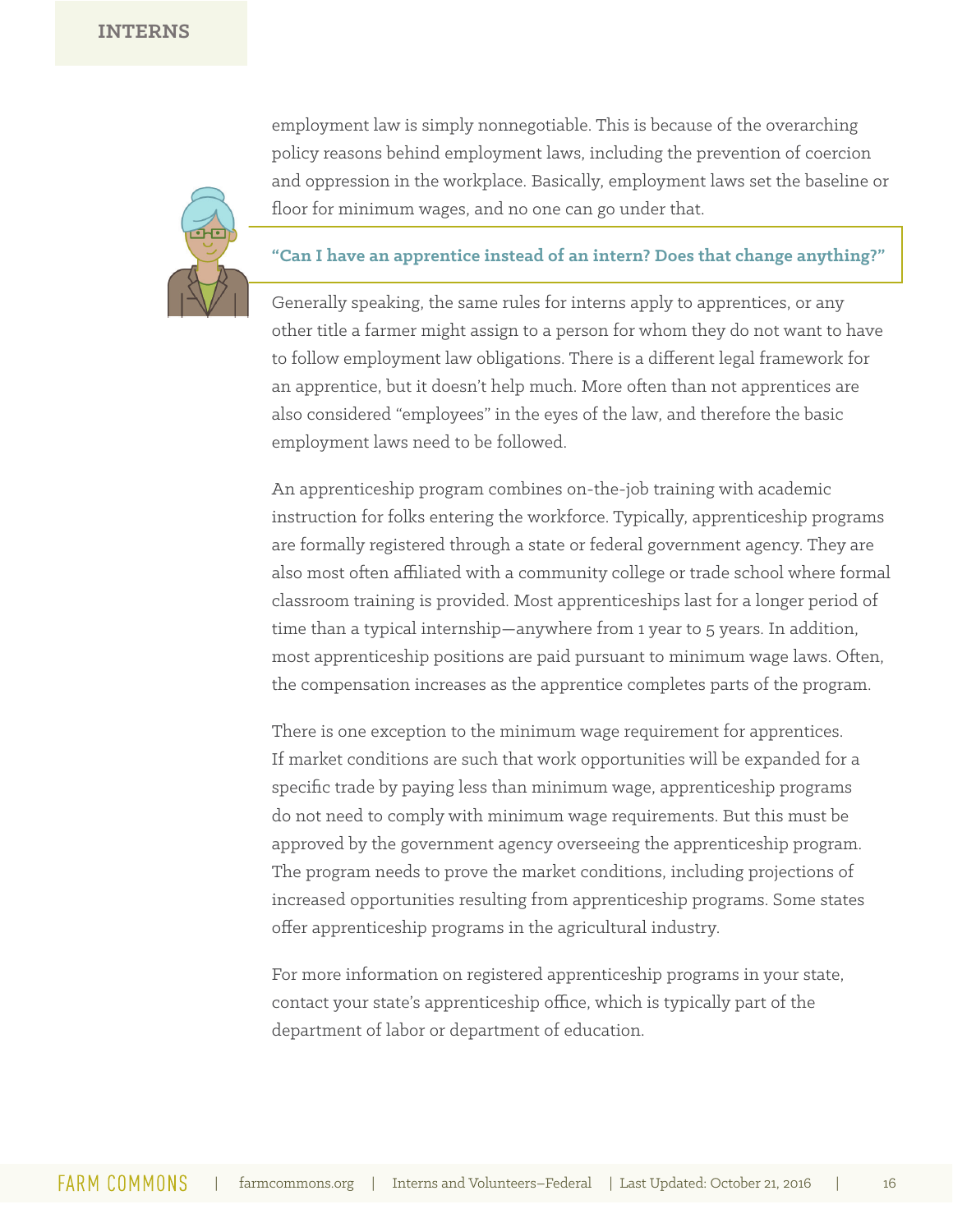

**"Okay, if I choose to follow employment laws, can I still call my worker an apprentice or intern?"**

Yes. The bottom line is that regardless of what you call the workers, the farmers should assume they are employees unless the DOL's six criteria are met or the farmer is willing to take the risk and follow the *Black Swan* court's more lenient approach.

### Volunteers: For profit farms generally cannot have them



**"What if I just use volunteers? Can I call my interns volunteers? I know many farms have volunteers and they aren't following employment laws. Does this have legal complications?"**

#### **Understanding why the law doesn't allow for-profit farms to have volunteers**

Legally speaking, a for-profit business cannot have a volunteer. Federal law defines an employee as someone who an employer directs or permits to work for her so the employer can retain a profit. Likewise, a for profit operation is traditionally motivated by profits. Someone who does work at a for-profit farm is generally helping the farm meet that end. The fact that the worker isn't paid is not relevant—the farm is being helped and the farm owner is permitting the work. That means the worker is an employee (unless they are an intern or independent contractor). The federal definition of a volunteer is someone who is motivated by charitable or humanitarian reasons for a public agency with no expectation of receiving compensation for her services. So, volunteering for a for-profit business just doesn't work under the dominant legal paradigm.

The reasoning behind this is again about preventing exploitation and coercion of workers. As the theory goes, the business owner is effectively making money off the employee, so the employee deserves a cut in it. Otherwise the economic and power dynamic is just not equitable.



**"My CSA members work in return for their share, come and pick their own produce, and have family days where I incorporate picking as a fun activity for kids? Is that somehow prohibited because it's like volunteering and I'm a for-profit business?"**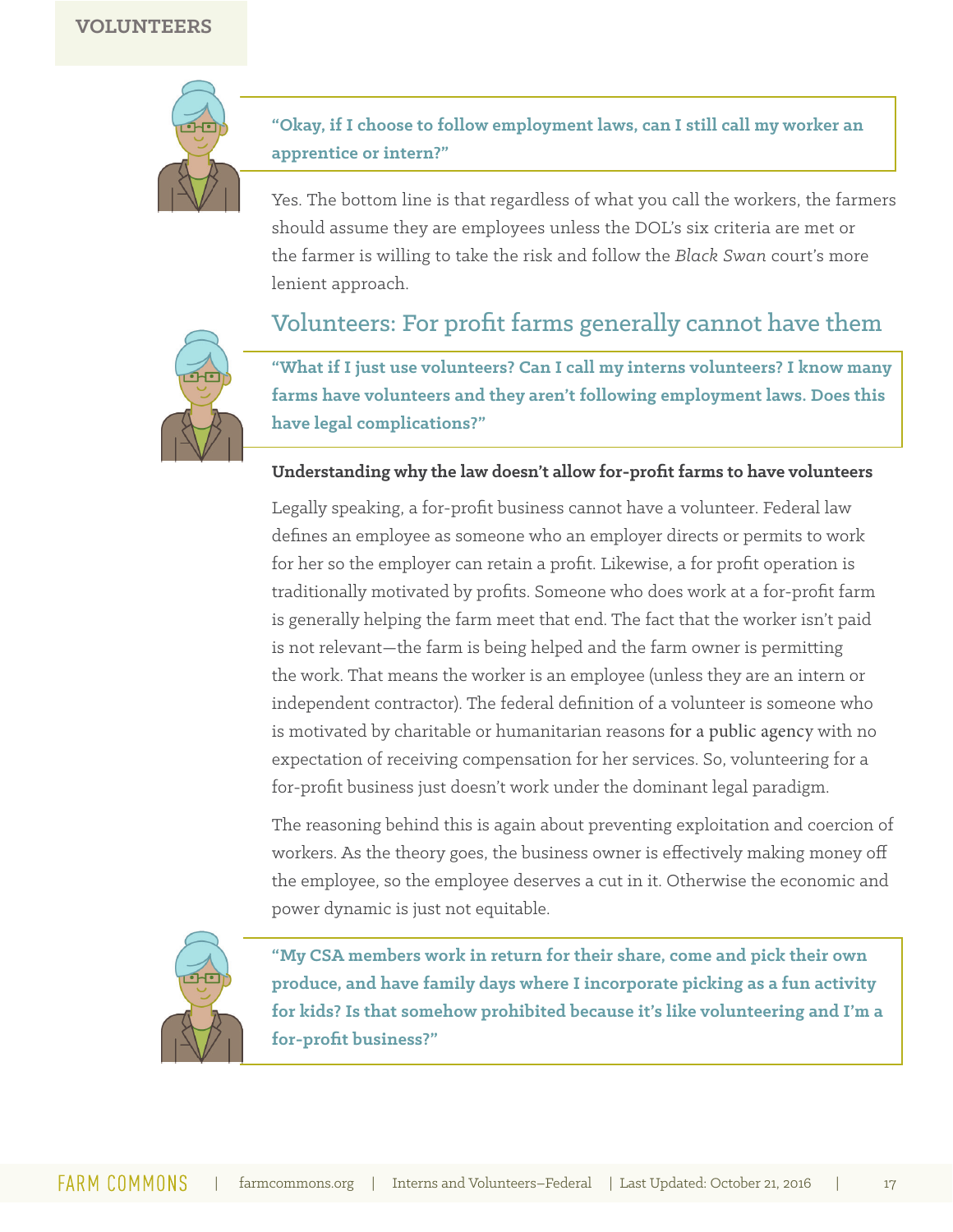Good question! The basic rule of thumb in answering Amanda's question is: if it looks like an employee, it's an employee; whereas if it looks more like playtime and leisure then it's not an employee. The following highlights two scenarios to give folks a better idea of how this all plays out in legal reality.

### **Leisure and enjoyment: It's okay for folks to pick their own produce or come out to the farm to play**

If a farm has CSA members coming out to the farm solely to pick for themselves, then they are not actually working for the farm. The farmer is not giving them tasks that are unrelated to the CSA member's own advantage of bringing home fruit and vegetables for themselves.

To illustrate this distinction let's say that a mother and her child come to Amanda's farm to pick some raspberries. They're having so much fun they lost track of time and realize they've picked way more than they could eat themselves. They bring the extras back to Amanda and say, "We can't take these so hopefully you can give them to another member or sell them." In effect, they've benefited Amanda's farm operation. But that's a casual incident. Amanda didn't ask or expect them to pick more, it just happened. This looks more like play and leisure than employment. The mother and child's time spent out on the farm is only accidently benefitting Amanda's farm operation.

Again, the basic rule of thumb is that if it looks like an employee it's an employee, if it looks more like play and leisure than it's not.

### **Worker shares: Folks who come out and "volunteer" on the farm in exchange for farm products are most likely "employees."**

Let's say instead that farmer Amanda sets schedules, assigns specific tasks, requires a certain level of work in return for a CSA share, tells the CSA members what to do, has expectations in terms of speed and effectiveness of the tasks at hand, and, as a result the operation benefits from the hard work of the "volunteer."

Sustainable farms often enter such arrangements with CSA members or other community members and friends where "volunteer" time is required in exchange for farm products. This type of an arrangement is also known as a worker share, working sharer, or other title. In the eyes of the law, this is most likely seen as an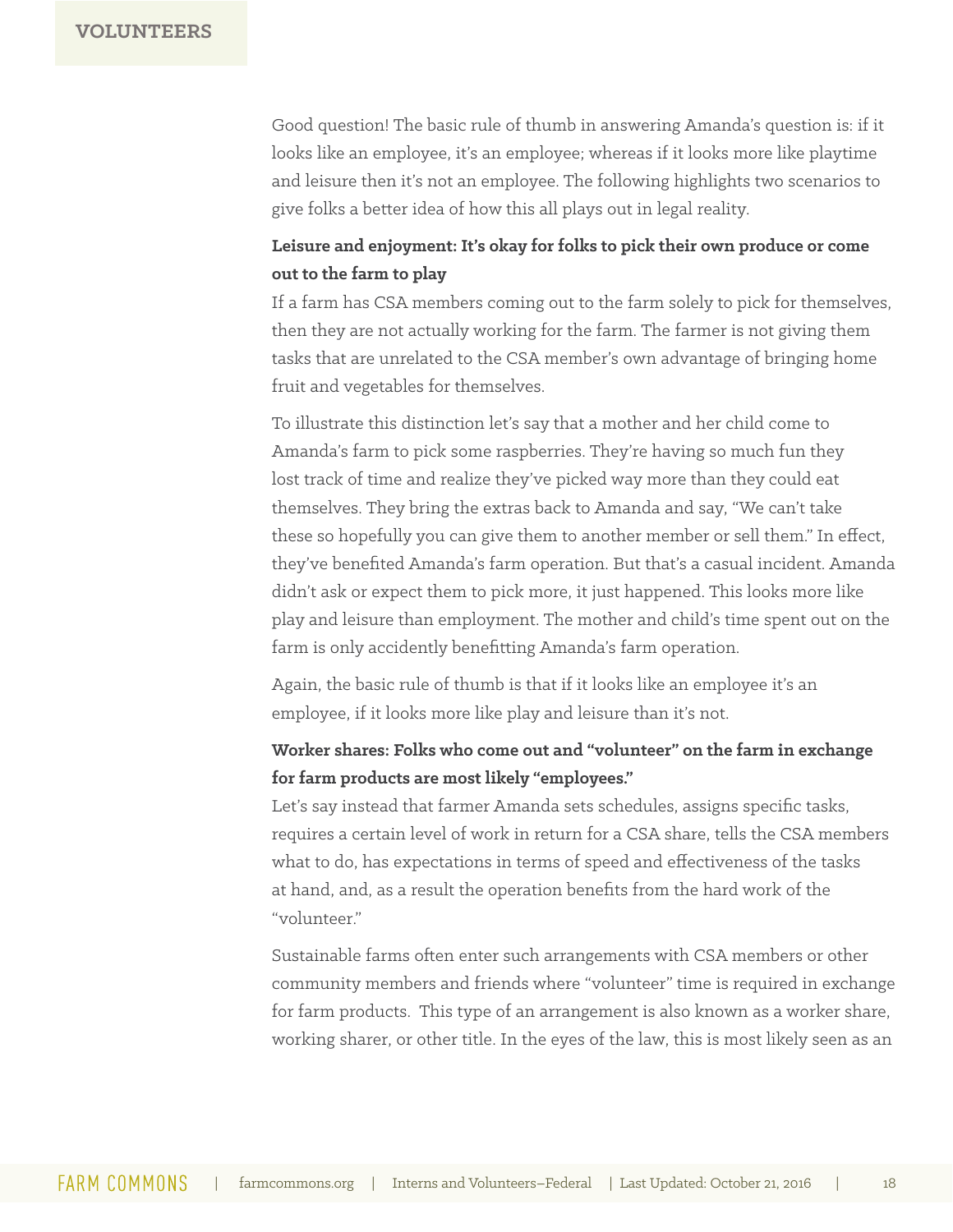"employment" relationship. Recall that under the legal definition, an employee is someone who employers direct or permit to work for them under a for-profit business. Unlike a volunteer, the employee expects compensation for her services. In addition, the employee typically has little to no discretion over the work that is assigned or how the work is performed. Based on this, if the farmer sets the schedules and assigns duties for worker shares and folks doing the work expect compensation—here, in the form of farm product—the CSA member or worker share is most likely an employee.

### **What does this mean for the for-profit farm that wants to have volunteers? Employment laws most likely apply to volunteers**

In summary, "volunteers" who actually engage in work for a for-profit farm are most likely considered "employees." This means that all applicable federal and state employment laws must be followed for these workers—including minimum wage, workers' compensation, and payroll tax requirements. For more details on federal and state employment law requirements, see *Farm Employment Law: Know the basics and make them work for your farm*. For guidance on what to do when hiring an employee, see *Tax and Paperwork Checklist for Hiring an Ag Employee.* 



**"It will take time to adapt my volunteer programs to be consistent with employment rules. What can I do to manage risk right now?"**

#### **Prioritizing risk management for volunteers—injuries and wages**

Following all these employment laws can be overwhelming for farmers with volunteers of any type. After all, even though for-profit farms are motivated to some degree by profits, many also emphasize social and ecological missions such as providing healthy food to the community and adopting conservation measures and sustainable farming practices. This explains why so many folks are willing to volunteer on sustainable farms with joy! The law has yet to catch up with this line of thinking.

Farmers with for-profit operations must realize that they are taking on some level of risk if they do not fully comply with applicable employment laws when having "volunteers." With that said, a couple areas present particularly high risk. It's highly recommended that farmers pay close attention to two areas as soon as possible: injuries and minimum wage requirements.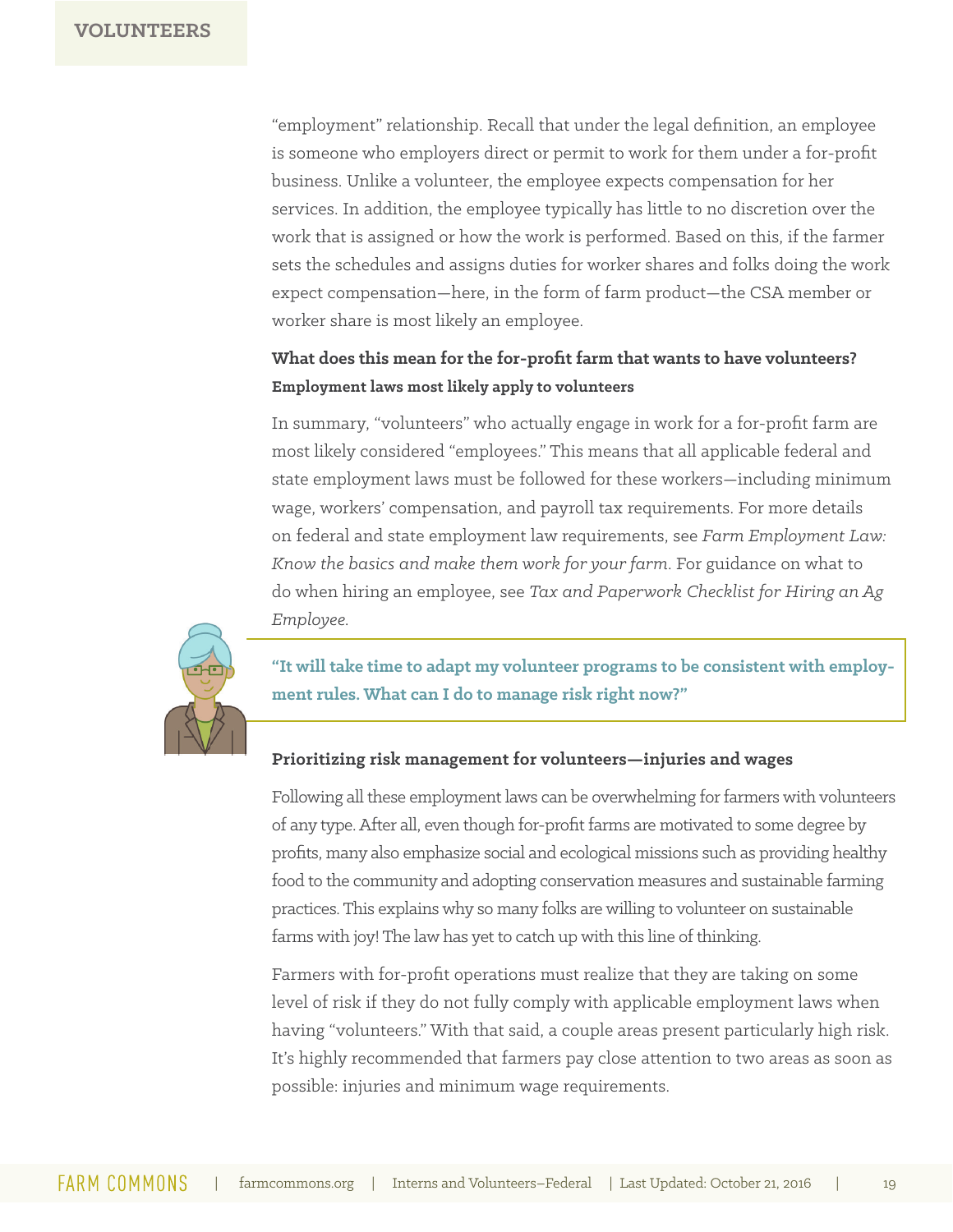#### $R$  Carry workers' compensation for volunteers

Farming Farming is dangerous and there's a high potential that injuries will happen no matter what precautions are taken. Even if a volunteer gets hurt and has no intention of suing the farm, the volunteer's health insurance company will likely have a different perspective. Insurance companies have a right to file a claim against a farm where an injury occurs, even without the consent of the person who got hurt.

Most state's require employers to carry workers' compensation for their employees (and volunteers who are actually employees). Some states provide exemptions for small farms, and therefore some farmers don't legally have to carry workers' compensation. Farmers will need to look into their state's laws to better understand risks involved. If workers' compensation coverage is required and the farm doesn't have it in place for volunteers, the farm could be fined even if an injury never occurs. the thresholds for these exemptions vary. To avoid such risks and headaches, farmers should strongly consider carrying workers' compensation for any and all volunteers.

### $\sqrt{\phantom{a}}$  Follow wage requirements if volunteers are paid

In addition, farmers who provide some compensation to volunteers—whether in the form of cash or in-kind payments—run the risk of making it look more like an employee arrangement. Farmers who are required to pay at least minimum wage to their employees (i.e. if federal AND state exemptions to minimum wage for agricultural labor do not apply), should strongly consider ratcheting up any compensation provided to volunteers to at least the minimum wage amount. Otherwise, they may be better off offering no compensation, as it will look less like an employment arrangement.

Keep in mind that taxes, recordkeeping, eligibility to work requirements, and so on all still apply. However, these are not necessarily the highest risk factors considered by most farmers. It's up to each farmer to assess their risk while realizing what's at stake. For more details on minimum wage requirements, inlcuding the federal 500 man day exemption, what is required when hiring an employee, review pages 17-24 of *Farm Employment Law: Know the basics and make them work for your farm*.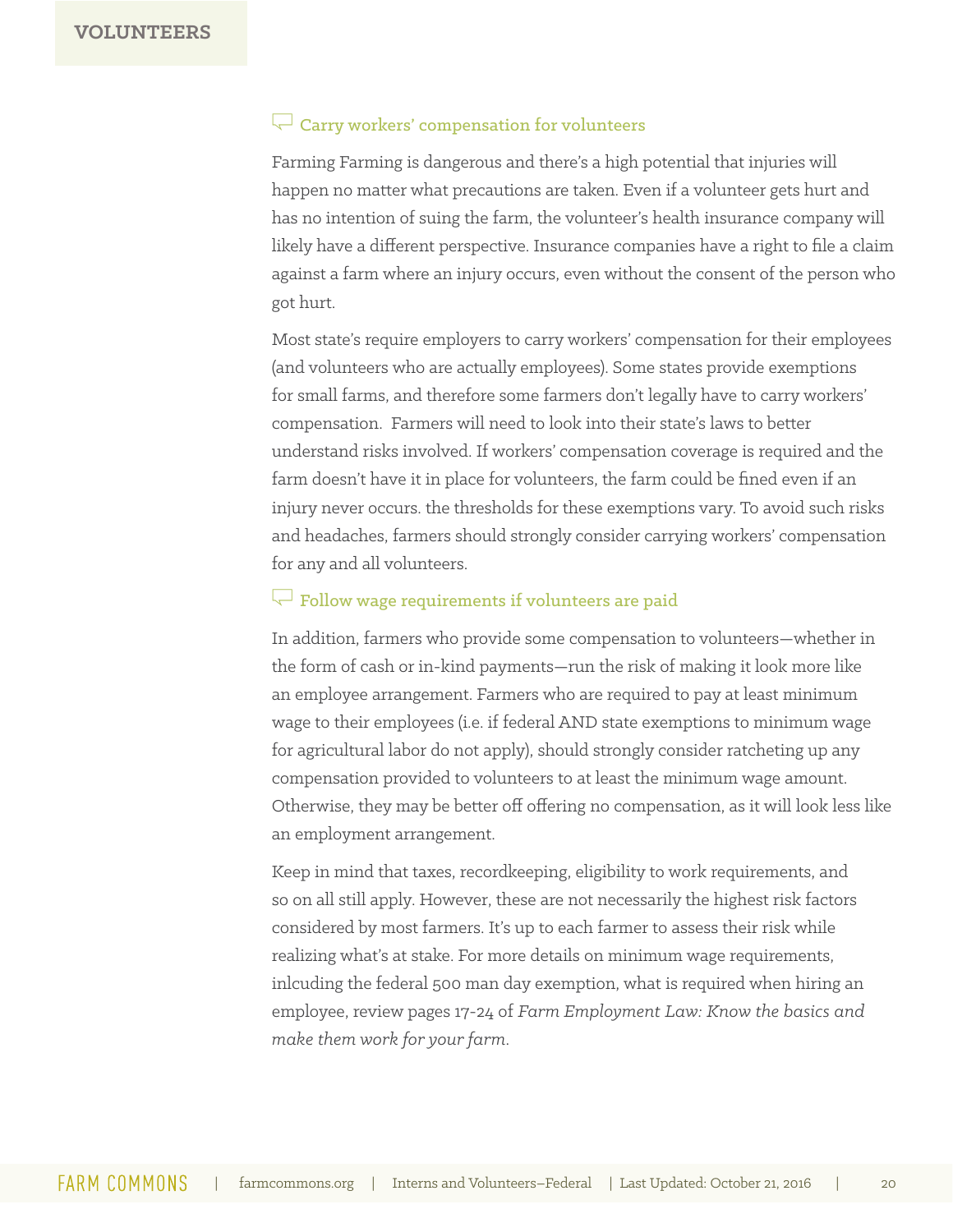#### **What about online volunteer matching services?**

Many sustainable farms have used online services that connect volunteers to sustainable farmers. These volunteers are often domestic or international travelers who work in exchange for room and board. Farmers may be asking, why can these folks work for free in exchange for room and board? Are these types of work-for-lodging arrangements exempt from employment laws?

The answer is no. **Work-for-lodging arrangements are not any different from what was discussed above for interns and volunteers.** Folks who do work on a for-profit farm under the direction of the farmer for some sort of compensation—including room and board—are employees in the eyes of the law and therefore employment laws apply.

This is not to say that work-for-lodging is illegal. It's more accurate to say that the law has not caught up to these innovations. Many online sites and services such as shared rides and shared home-stay services are relatively new and on the fringe of the law. It takes time for the law to adapt itself and apply to new systems and structures. This naturally creates a level of uncertainty. With that said, farmers need to be cautious, as having a workfor-lodging volunteer involves uncertainty and therefore a degree of risk. The farmers could face legal and financial liability in the form of injuries, wage claims, and various enforcement actions.

So what should the farmer do? The truth is that volunteering comes in all shapes and sizes. The answer to what a farmer should do to manage and reduce these risks is going to depend on the individual circumstances of each farm, including the farmer's level of risk adversity, the types of activities the volunteer is engaged in, the duration of the arrangement and so on. The purpose of the guide is to explain what the law is. The riskmanaging conclusions are up to you!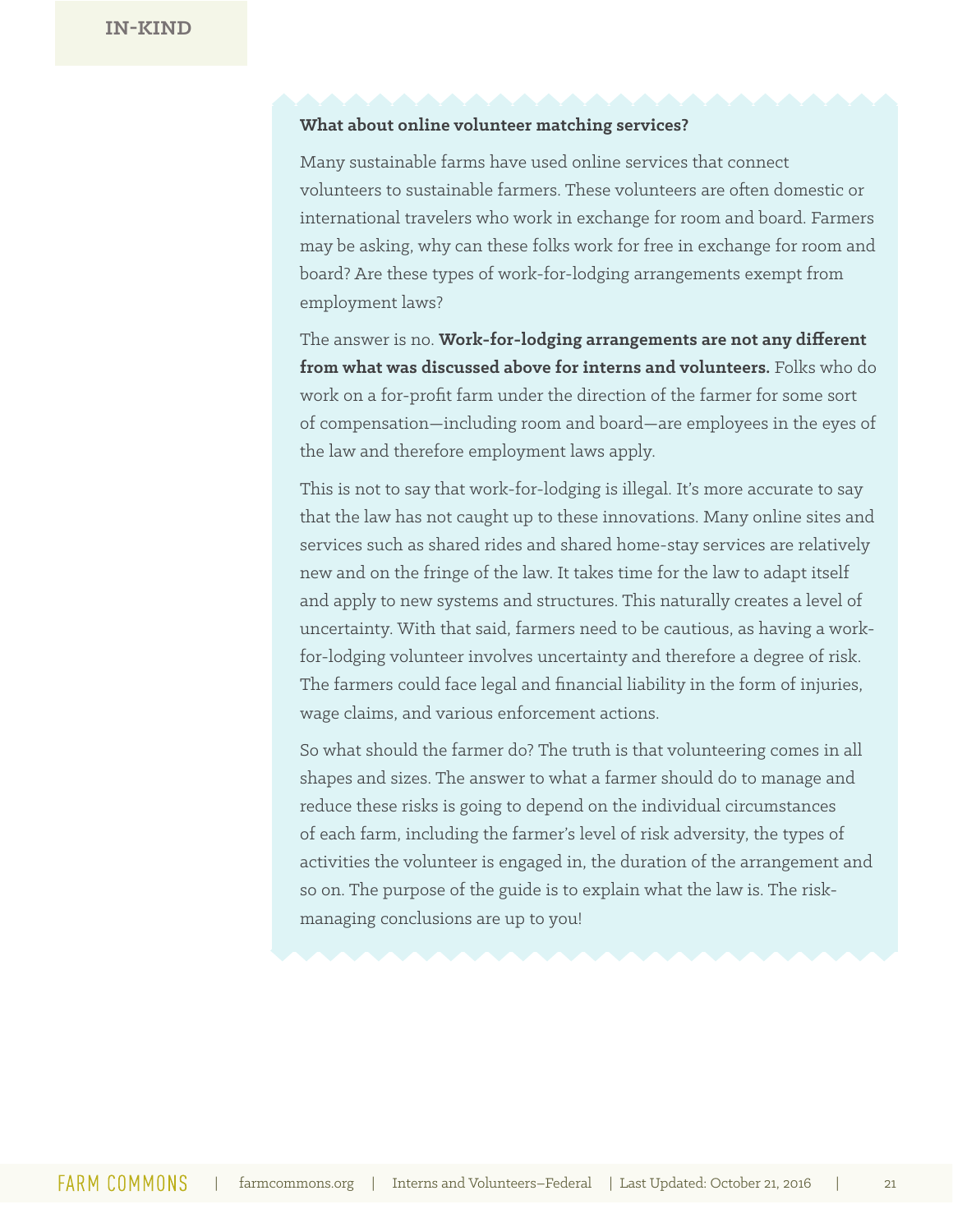

#### **Non-profit farms face some limits on having volunteers**

**"I got it made! I am really going to form a nonprofit now, so I can have volunteers. Then I'm good, right? Can I structure my volunteer positions however I want?"** 

Ralph's idea of setting up a non-profit farm so he can have volunteers will certainly work for him given his mission and dedication to training. But it will only get him so far. For the most part, non-profit farms can have unpaid volunteers. However, non-profit farms need to pay attention to three key limitations.

#### **1. Non-profit farms cannot ask a regular employee to "volunteer"**

**A non-profit farm cannot suddenly require a regular employee to do the work they regularly do for free or require additional unpaid work.** This is obviously unfair to the employee who expects compensation for their work. With that said, the farm can have a one-off event, such as a weekend fundraiser, and open up volunteer opportunities to regular employees. However, the farmer cannot require employees to participate in such "volunteer" opportunities or make it in any way a condition of continued employment. Effectively forcing an employee to volunteer is by no means volunteering!

### **2. Non-profit farms cannot provide unpaid volunteers everything they need for their livelihood in exchange for their work**

Nonprofit farms also need to be cautious about situations where they're providing "volunteers" everything they need for their livelihood in exchange for their work. This is based on a U.S. Supreme Court opinion, which is known as the Alamo case. The Alamo case is the strongest legal guidance we have to go on to determine when it's acceptable for non-profits to have volunteers. The background facts of the case help put these guidelines in perspective.

The *Alamo* case involved a nonprofit organization that ran a set of commercial operations including making and selling clothing, distributing candy, and raising animals to sell as meat. The organization ran these operations to help train and rehabilitate previously homeless folks with drug dependency issues. The organization provided these folks food, shelter, and job training. In exchange, the recipients "volunteered" for the non-profit's different commercial operations. The Supreme Court said this was not okay. Here's why. The "economic reality"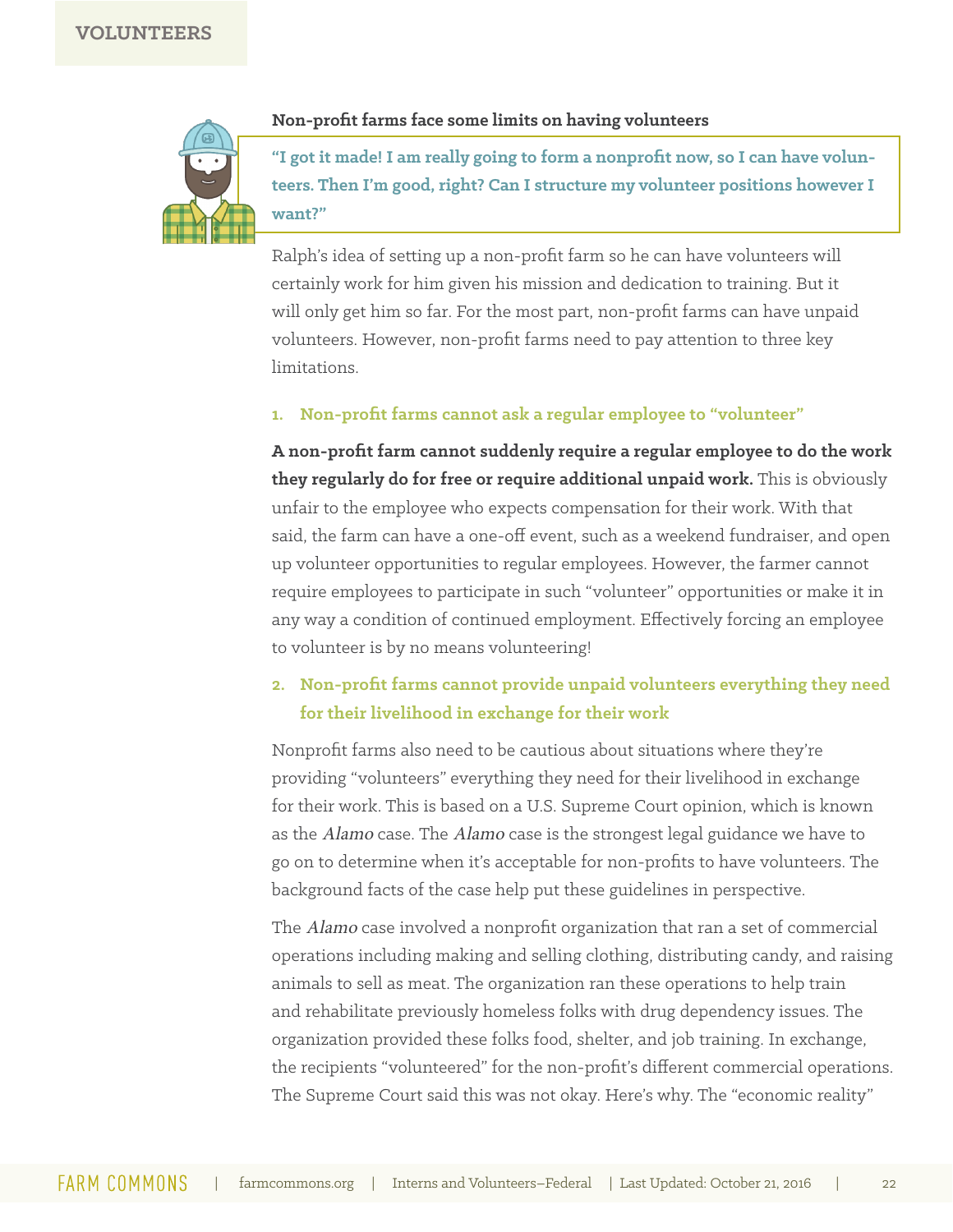was that the nonprofit provided these folks everything they needed for their livelihood. They were dependent on the arrangement for their survival and couldn't simply leave. This type of arrangement put the workers in a potentially coercive power structure, which is precisely why employment laws exist.

The takeaway is this: **If the non-profit farm provides everything its volunteers need—such as room, board, and clothing for long periods of time—it risks creating an employment relationship.**

#### **3. Non-profit farms cannot use unpaid volunteers to compete at an unfair advantage with other farms**

Non-profit farms must also be sure not to undercut prices to give them a leg up over other farms. This is again based on the Supreme Court's insights in the Alamo case. The court pointed out that the "economic reality" of how the nonprofit was structured gave the non-profit an unfair advantage over competitors. Because the non-profit wasn't paying the workers minimum wage, it was able to sell its candy, clothing, and meat products at a far lower price point than their competitors. The court said this isn't fair to others engaged in commerce. Based on this economic reality, the court said that the "volunteers" were actually employees and that the non-profit was required to pay them minimum wage and follow other employment laws.

The lesson here is that **non-profit farms can't leverage their unpaid volunteers as a way to compete at an unfair advantage with other farms.** The farm must play fair, or it loses its privileges as a non-profit to have volunteers.

#### **What does this mean for the non-profit farm that wants to have volunteers?**

Farmers who have or are thinking about having a non-profit farm will want to be careful about how they structure volunteer arrangements. First, they must not require regular employees to "volunteer" for free. Second, it's recommended that the non-profit farm not provide their volunteers with everything needed for a livelihood—such as room, board, clothing, and so on. The non-profit farm may want to consider making its volunteer positions part-time or temporary as this will less likely appear as though the volunteers are depending on the nonprofit entirely. Finally, the non-profit farm must be careful not to compete with an unfair advantage with for profit farms. A simple way to do this is to price the items the non-profit farm sells at market-level prices.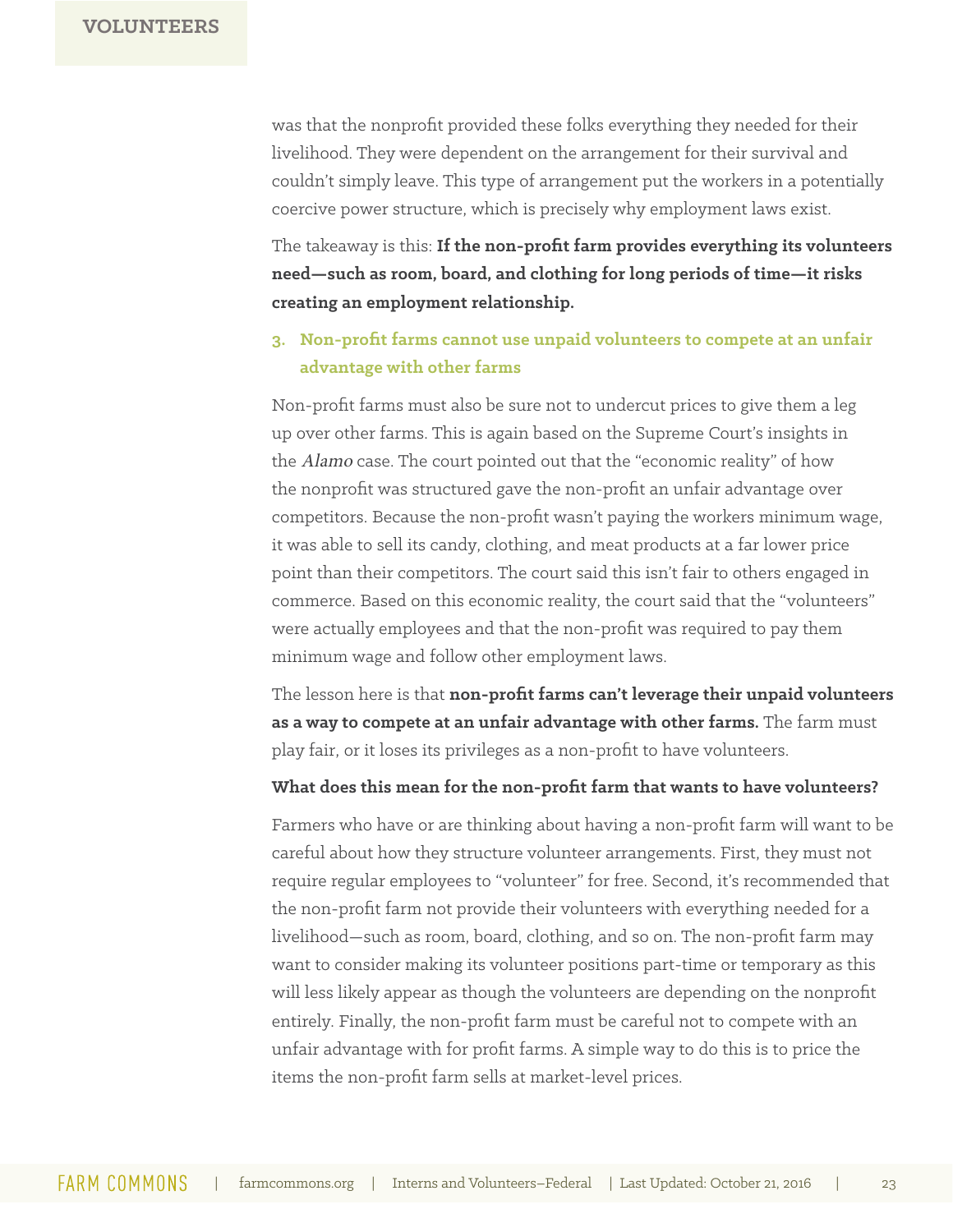### Paying In-Kind Wages



 **"I'm finally accepting the fact that my workers are employees. And, I did the calculations and I don't meet the federal "500 man-day" agricultural labor exemption to minimum wage. I understand that I legally have to pay all my employees at least minimum wage. But, I don't have a lot of cash flow. I've decided I want to pay wages in the form of food and lodging. Is this okay?"**

In a word, yes, it's okay to pay wages in the form of food and lodging. The good news is that if minimum wage is not owed at all—either at the state or federal level—in-kind wages can be offered without having to jump through any hoops. In this case, farmers need to at least be sure to keep records proving that they are exempt from the minimum wage requirements.

In addition, if in-kind compensation is provided on top of a cash payment of at least the minimum wage, there are no legal restrictions on how in-kind payments must be made. For example, let's say that farmer Amanda must pay her workers at least the federal minimum wage of \$7.25 per hour. If she pays them \$7.25 per hour in cash and on top of that provides lunchtime meals as a bonus, Amanda doesn't have to comply with the legal requirements for valuing and recording the costs of the lunches provided (discussed below). With that said, farmers must always be sure to abide by any promises or agreements they enter into with the employee when paying in-kind.

**Farmers who are obligated to pay their workers at least the minimum wage and who provide in kind wages to meet all or a portion of that obligation must follow federal rules**

**When in-kind wages are paid to cover minimum wage owed, additional rules apply.** Federal law has strict guidelines and limitations on how to value and account for in-kind payments made to cover minimum wage requirements. Before we dive into the legal requirements, we need reframe the lingo that we'll be using. Most folks think of an in-kind payment as just that, a payment. Typically, when making in-kind farmers add up all the in-kind payments and then top it off with cash to cover anything remaining. However, the law thinks of it differently. The law assumes that a cash payment is being made to cover the minimum wage. So it thinks of the payment of in-kind wages as a deduction from the cash wage. Along these lines, the farmer would say: "I owe you \$200 in minimum wage. I'm offering you lodging that is equivalent to \$100 and meals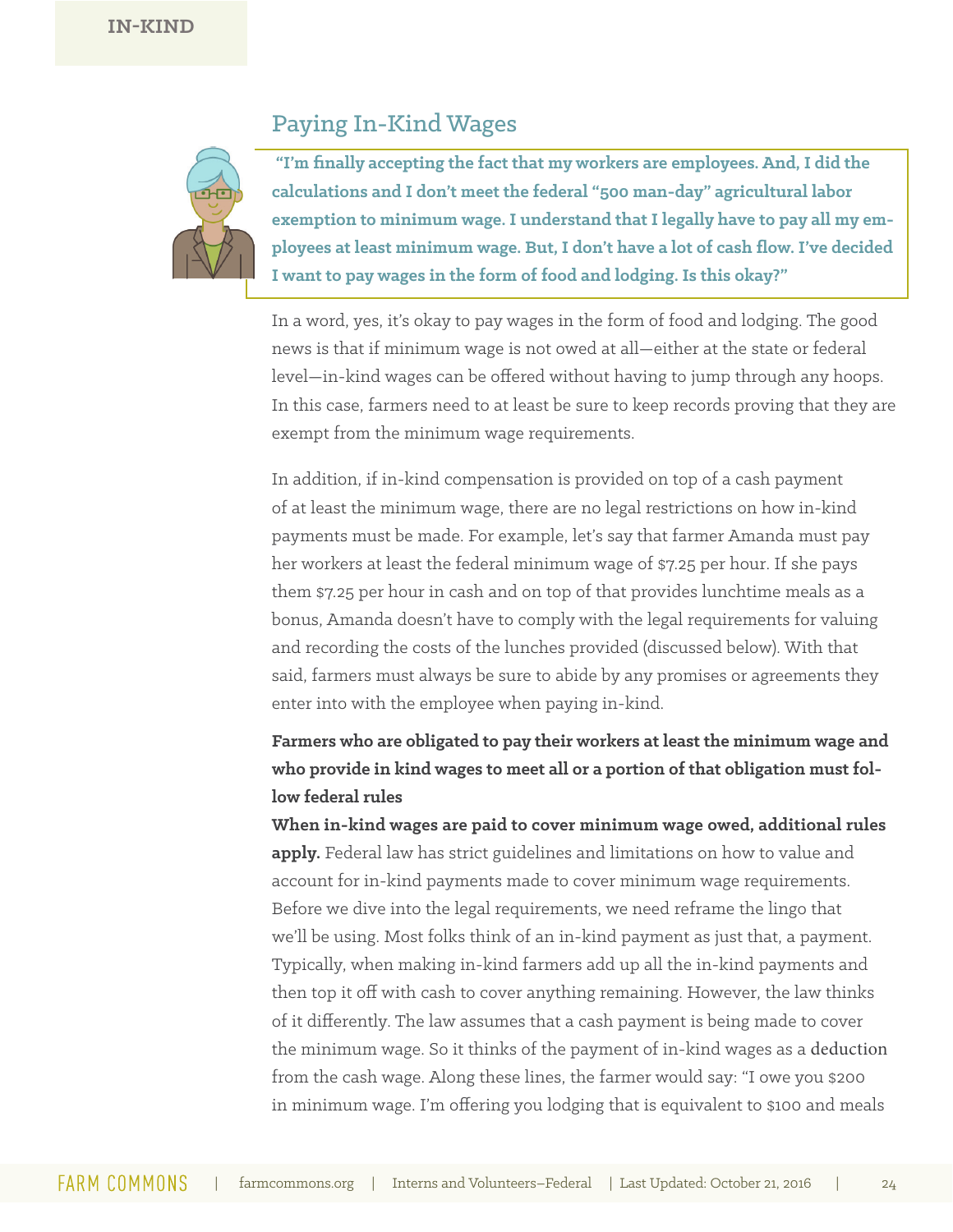that are equivalent to \$50, so I'm deducting the \$150 from the \$200 in cash owed." It's really all the same in the end. However, this guide is using the phrase "deduction from wages" because that's how the law thinks about it.

### **Example 1** Deduct only in-kind payments that are allowed by the law and authorized **and agreed to by the employee**

The law specifically sets out what can and cannot be deducted from an employee's paycheck. Specific types of in-kind wage deductions that are permitted by the law include meals, housing, and transportation. Nevertheless, the farmer cannot make deductions for these items unless the worker willingly authorizes it and actually uses or takes these items when offered. For example, if the farmer prepares daily lunches for her workers, she cannot automatically deduct the value of these meals from all her workers' paychecks. She can only make the deduction for employees that actually eat each of the meals offered. Farmers providing meals will therefore have to keep track of who eats what, whether through a log book or some other system.

Also, the farmer cannot deduct items that would simply be for her own convenience or benefit—even if the employee authorizes it. Examples of such items include tools and equipment used on the farm or uniforms or attire that can only be worn at work. Requiring the employee to pay for these items essentially benefits the farmer as she's passing on a necessary business expense. Note that the farmer can make a deduction from wages for these items if, and only if, the farmer has already fulfilled her obligation of paying any minimum wage owed AND the employee willingly authorizes it.



**"I would like to account for the value of the education I provide when I determine an intern's wage. Can I deduct for educational value?"**

Education and training provided to workers falls into the category of something that's primarily beneficial to the farmer. Sure, the worker benefits from learning general farming practices. But it's really the farm that benefits the most by having well trained, efficient workers. Therefore, the farmer can only make a deduction from wages for education and training if the farm has already fulfilled its obligation of paying any minimum wage owed AND the employee willingly authorizes.

The farmer could certainly put a value on the education and training she'll provide and use that added value as a marketing piece to attract good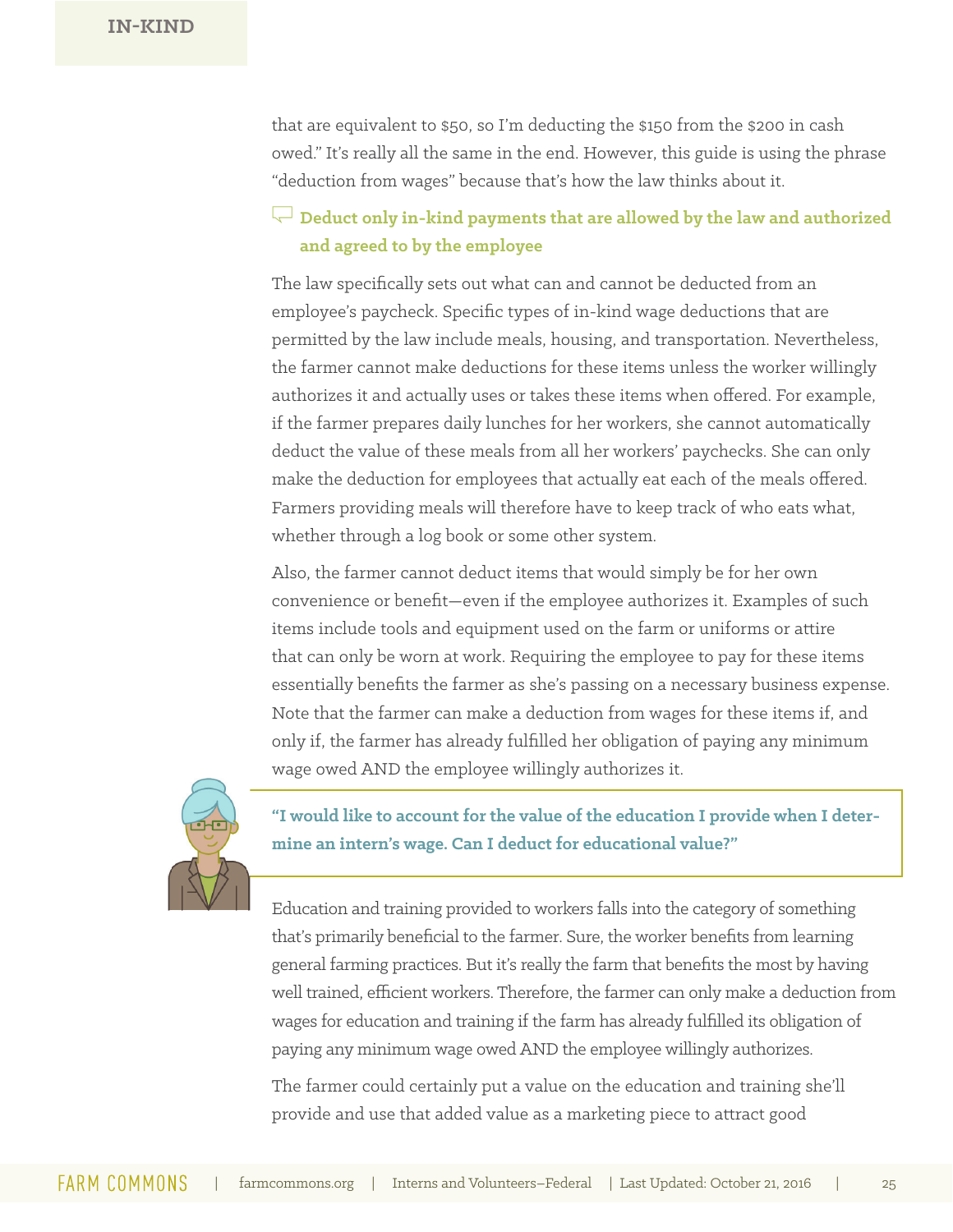workers. Another option would be to run a separate educational series and charge employees tuition for it. However, the farm cannot force its workers to participate in these trainings. That would for all intents and purposes be the same thing as deducting it from their wages!

### $\sqrt{-\,}$  Have the worker sign an agreement acknowledging the in-kind payment **arrangement**

Any in-kind arrangement that the farmer has with an employee to fulfill the minimum wage obligation must be in-writing and signed by employee at the get go. Getting the arrangement in writing helps ensure that the farmer and the employee have a shared understanding of the details. This alone can help prevent unmet expectations or disagreements. In addition, it provides written proof that wages were in fact paid if an issue were to ever arise.

R **Properly assess the value of the lodging and meals** 

**"Okay, so I want to deduct for meals and lodging. I have to follow the federal rules because the meals and lodging are helping me satisfy my minimum wage obligations. But how do I value it?"** 

The federal rules set out a very specific method for determining the value of in-kind payments. Here's the rule:

Farmers can deduct the lesser of two things:

- + The fair market value, or;
- + The actual cost to the farmer in providing it

This is easier to understand through an example. Let's say that Farmer Amanda has a mobile home on her property that's completely paid off. She wants to let one of her workers stay there in exchange for work. How much can she deduct for this lodging?

The first step is to determine the fair market value. The question to ask is what do mobile homes in Amanda's area rent out for? If she's in a rural area of Wisconsin, it might not be much. If she's near the heart of Madison or some bustling small town, it will, of course, be more. Let's say the going rate is \$400 a month for Amanda's area. The next step is to determine what it actually costs Amanda to have this mobile home. She's already paid it off in full, so her costs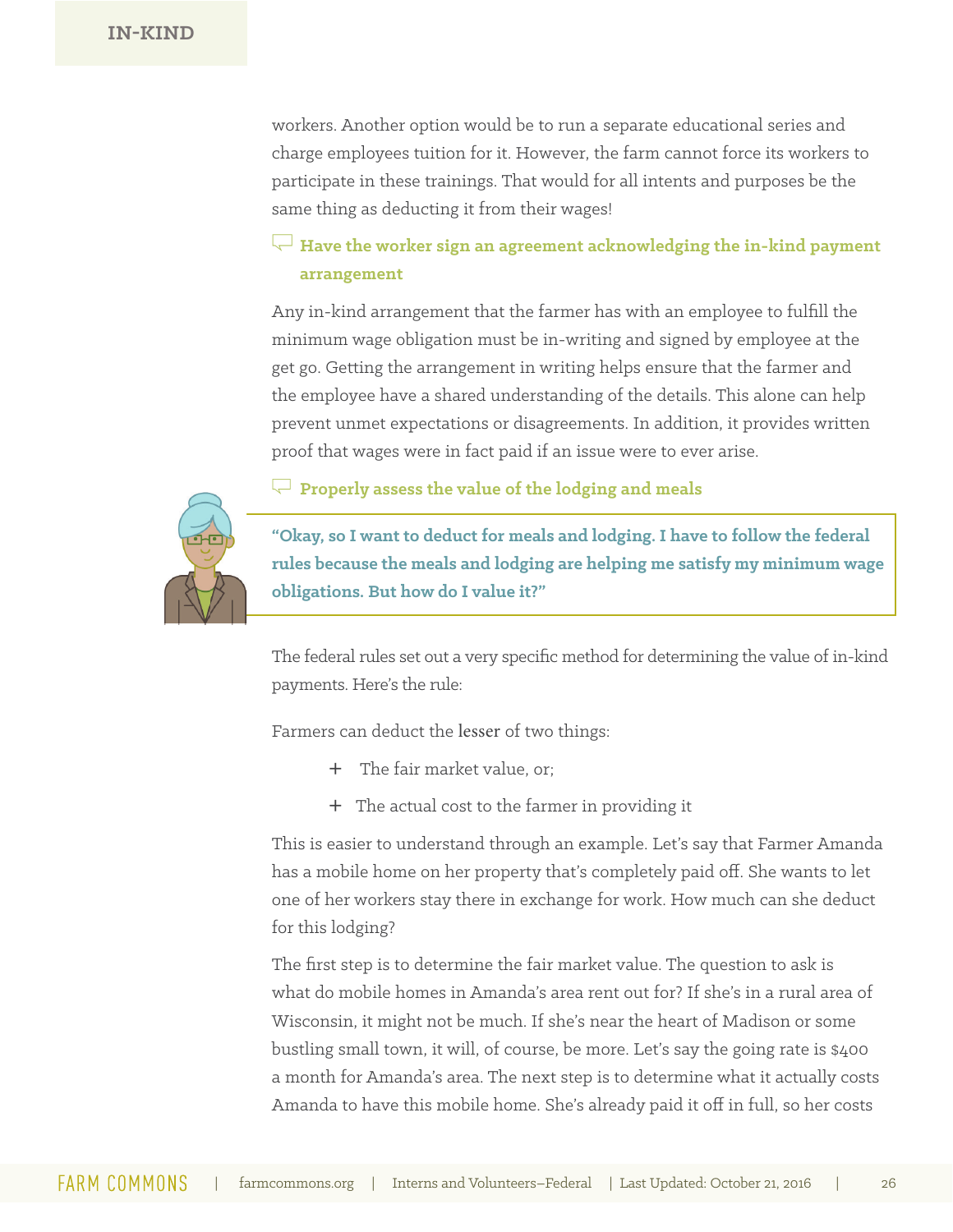are minimal. She's only paying utilities, which run her about \$75 a month. This is the lessor of the two. Therefore, \$75 a month for lodging is all that Amanda can deduct from the minimum wage she owes her worker.

Basically, the farmer cannot profit from offering in-kind wages. If Amanda deducted more than it cost her to provide housing, she would profit. Farmers providing lodging will need to do some research on rent prices in their specific area to provide evidence of the going rate. They'll also have to be honest about what the lodging actually costs them. Bottom line, they'll need to keep records to support the value that is being deducted in case an issue or discrepancy about wages paid were to ever arise—including a tax audit or a wage claim.

This same formula applies to meals. Let's say that Amanda offers lunches and dinners for her workers. What can she deduct for these meals? First, she'll need to determine what the fair market value is for lunch and dinner in her area. Let's say it's \$8 for lunch and \$10 for dinner for a comparable meal at the diner down the road. Now Amanda needs to figure out how much it costs her to make the meal. This includes her costs of the ingredients, including any products from the farm, as well as her time to make the meal. If it's less, say \$5 a meal, she can deduct only \$5 per meal as in-kind wages. Farmers will need to keep records of how they valued the meals provided in case a dispute or discrepancy arises.

Most farmers are probably thinking: "This is way too cumbersome! Is it even worth it?" That question can only be answered by each individual farmer. The best route is to play it safe and be conservative by following the required method for valuing in-kind payments as well as keeping records sufficient to show you are complying with the requirements. Alternatively, a farmer may simply decide it's not worth it and simply pay any minimum wage owed in cash and provide in-kind payments as a bonus.

### R **Itemize deductions on each pay stub**

Any deductions made for in-kind wages must be itemized on the pay stub that is provided to the employee at each pay period. This is required by law as it provides the employee the opportunity to see what has been taken each time. In addition, it provides yet another way to prove that in-kind payments were in fact made.

#### R **Investigate tax obligations**

Wages paid in anything other than cash for agricultural labor are exempt

Some farmers who provide enough cash to meet the minimum wage obligation would like to exclude lodging and meals from wages in order to reduce their tax burden. This is an entirely different issue with its own set of criteria and is beyond the scope of this guide. Farmers who are in this situation should seek the advice of a tax attorney or accountant or contact the IRS.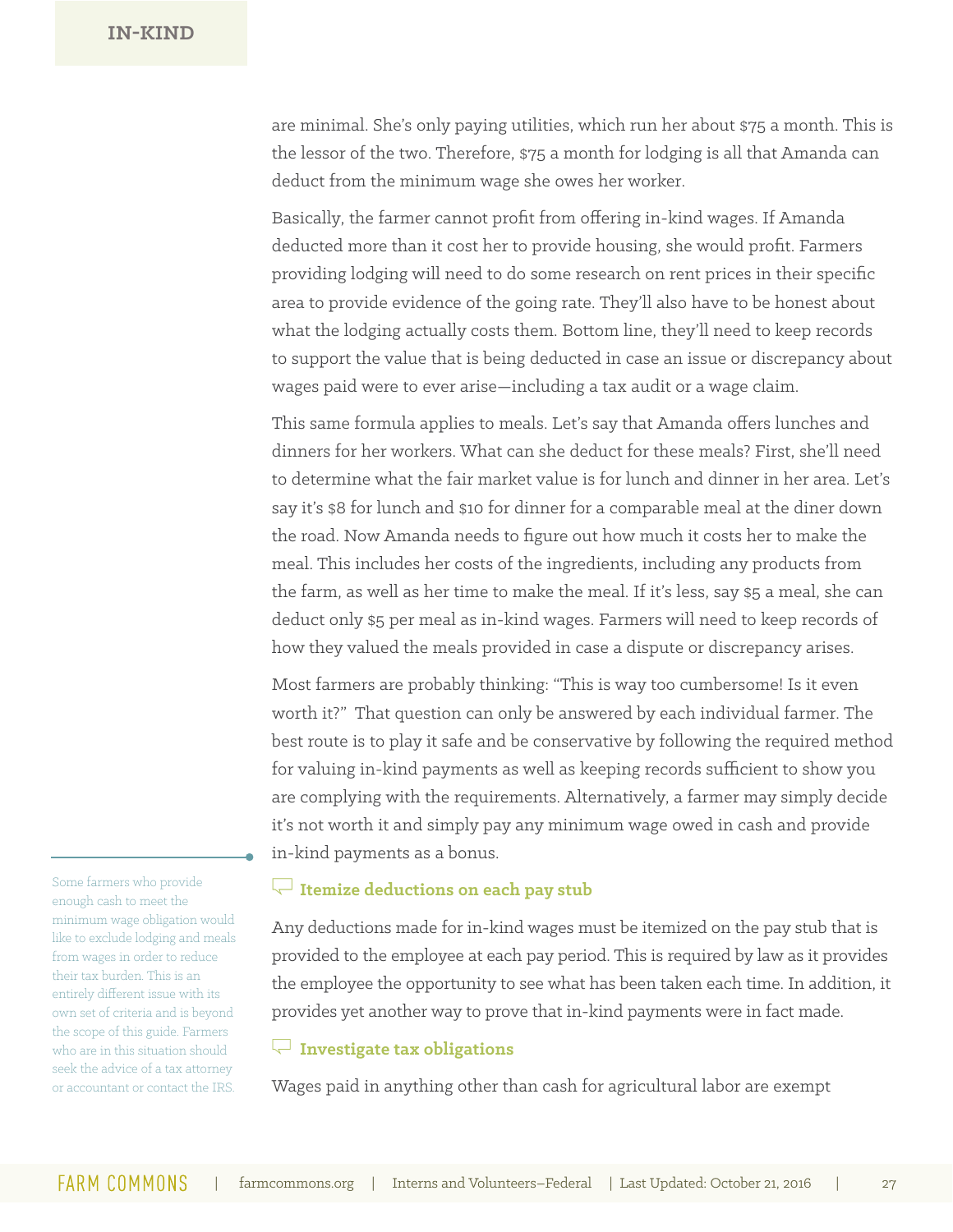from FICA (i.e. social security and Medicare tax) as well as federal income tax withholding obligations. This means that the farmer would not need to withhold federal income tax on the non-cash wages. In addition, neither the farmer nor the employee would need to pay social security and Medicare taxes on non-cash wages. However, taking advantage of this exemptions comes with a whole new set of limitations and recordkeeping obligations. What's more, it raises a huge risk for an audit. For more details on the risks and requirements of utilizing this exemption, see Farm Commons resource—Paying In-Kind Wages: The Federal "Commodity Wage" Exception to Payroll Taxes.

### **Farmers providing lodging to their workers need to pay attention to a number of other laws**

An array of laws come into when farmers provide housing to their workers. These include zoning, federal Occupational Safety and Health Act (OSHA), and the federal Migrant and Seasonal Farmworker Protection Act.

#### R **Look into the local zoning code**

Most, if not all, zoning ordinances have something to say about housing and occupancy of residences. Some zoning laws include restrictions on how many people may in on the property or how many non-related people may live in a single residence. Zoning laws could also have limitations or prohibitions on temporary structures such as RVs, tents, and yurts. Bottom line, farmers who provide housing to their workers will need to look into their zoning ordinance to be sure their plans coincide with what is permitted. While farmers could play the game of wait and see, they run the risk of costly fines and disputes down the road. They could even be forced to take down a structure that doesn't comply with the ordinance. One approach would be to get a copy of the ordinance and read it yourself. However, these ordinances are not always a fun and straightforward read. Farmers could also ask neighbors or other farmers who house workers. Or, they could call the local zoning office to ask their questions directly.

### $\mathbb{R}^{\mathbb{Z}}$  Determine whether by providing housing to workers the farm is subject to **the federal Occupational Safety and Health Act (OSHA)**

Farmers must be aware that by providing housing to their workers, they may subject their farms to an inspection under the federal Occupational Safety and Health Act, commonly known as OSHA. Although OSHA is not generally enforceable against smaller farms, that exception does not apply when housing is provided in a "temporary labor camp." Temporary labor camps are defined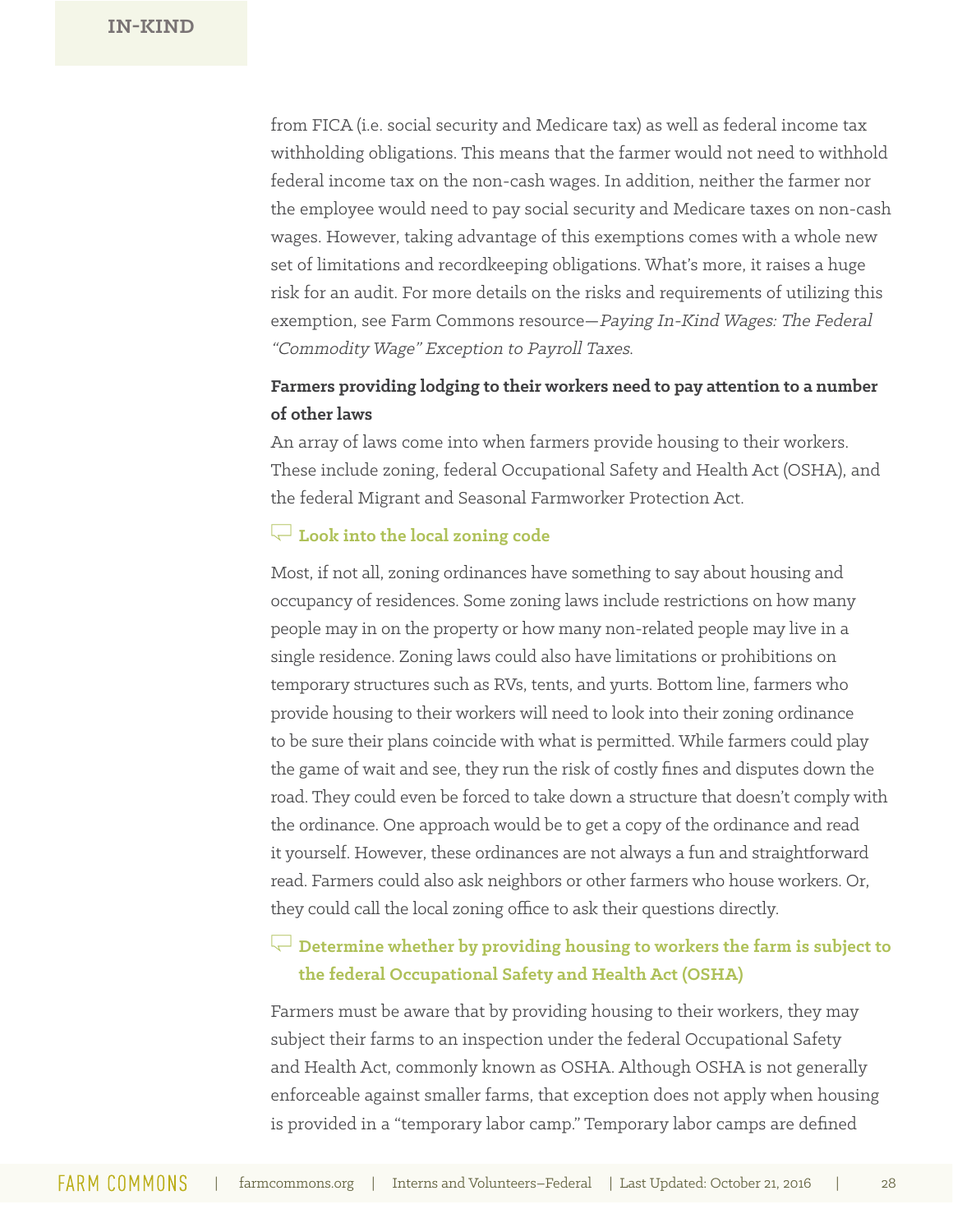broadly. Basically, they include any housing that is provided to a temporary worker as a condition of employment. In other words, it's a temporary labor camp if the worker for all intents and purposes has no other choice than to live in the housing provided by the farm based on the location or other circumstances of the job. For example, this could be the case if the farm is located in a rural area, and there's practically no other affordable place nearby to live. If this is the case, the farmer will want to be sure that they are in full compliance with OSHA housing standards.

Farmers wanting to learn more about OSHA enforcement when providing housing as well a basic overview of the housing standards can refer to Farm Commons' resource—Paying In-Kind Wages: OSHA Impacts When Providing Housing. Some states also have their own OSHA laws with stricter enforcement policies than the federal law. Farmers who provide housing to their workers should contact their state's department of labor to learn more about any state specific requirements.

### R **Determine whether the farm is subject to the federal Migrant and Seasonal Farmworker Protection Act**

In addition, when a farmer provides housing to "migrant workers," the farmer may subject the farm to the federal Migrant and Seasonal Agricultural Worker Protection Act (called the MSPA). Despite what many may believe, "migrant workers" are not limited to out-of-state or foreign workers. Migrant workers include anyone who must stay overnight away from their regular home in order to make it feasible for them to work on the farm. A migrant worker could be someone who regularly lives just an hour or two away from the farm, if such a lengthy drive makes it impractical for them to fulfill their obligations on the farm each day they're required to work.

A few exemptions to the MSPA are available. Just as for the federal minimum wage, farms that have fewer than 500 man-days in each calendar quarter of the previous year are exempt. In addition, farms that are exclusively owned and run by a single farmer or his or her immediate family members (i.e. legal spouse, children (biological, step, adopted, foster), and parents) are also exempt. Finally, if the housing provided is also provided to the general public, the farm is exempt from having to comply with the MSPA.

Farmers who provide housing to "migrant workers" and don't meet one of the available exemptions must arrange for an inspection of the housing provided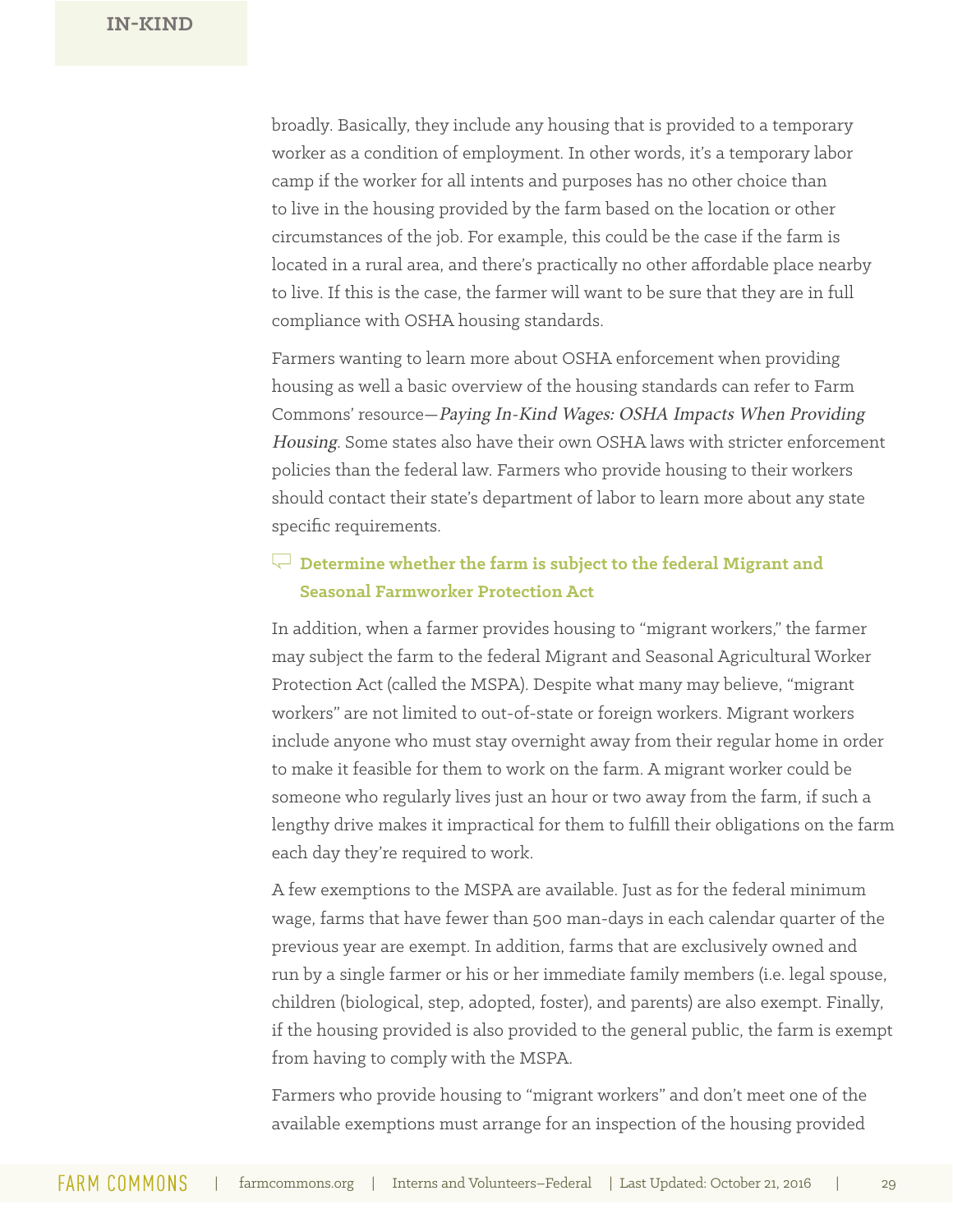and obtain a certification of occupancy. They must do this each year. The farmer must also maintain certain housing conditions and follow recordkeeping and disclosure requirements. Farmers wanting to learn more about the applicability and requirements of the MSPA can refer to Farm Commons' resource—*Paying In-Kind Wages: Migrant Worker Laws and Providing Housing*. In addition, like OSHA, some states have their own migrant and seasonal worker laws that may be stricter than the federal requirements. Farmers who provide housing to their workers should contact their state's department of labor to learn more about any state specific requirements.

### **Conclusion**

This guide provides an overview of selected federal legal standards and requirements for farmers who have or want to have interns and volunteers. This area of law carries a level of uncertainty. With this uncertainty, farmers have the opportunity to strategically choose the approach they want to take.

Farmers who have a high level of adversity to risk may want to take a conservative approach. This basically means either following the DOL's strict criteria for having interns OR treating their interns as though they were "employees" and following all applicable federal and state employment laws including minimum wage and workers' compensation requirements. Farmers who are willing to take on some degree of risk may choose to follow the more lenient approach taken by the Black Swan court. Regardless, farmers who choose to have a non-employee intern will want to be sure to emphasize the education dimension. A good option is to partner with a college or academic institution and offer credit. However, this alone is likely not enough to have a legally sound internship. In addition, farmers who choose to have unpaid interns will want to be sure to keep accurate records of the hours worked and activities performed by the interns as well as the curriculum and training provided. This will provide proof of the legitimacy of the program should a dispute or enforcement action arise.

As for volunteers, the law is pretty clear that for-profit businesses are not permitted to have unpaid volunteers. To play it safe, for-profit farms may want to consider following all applicable federal and state employment laws for volunteers who work on their farm. This may include carrying workers' compensation for these volunteers as well as paying minimum wage unless the farm falls within federal and state agricultural labor exemptions.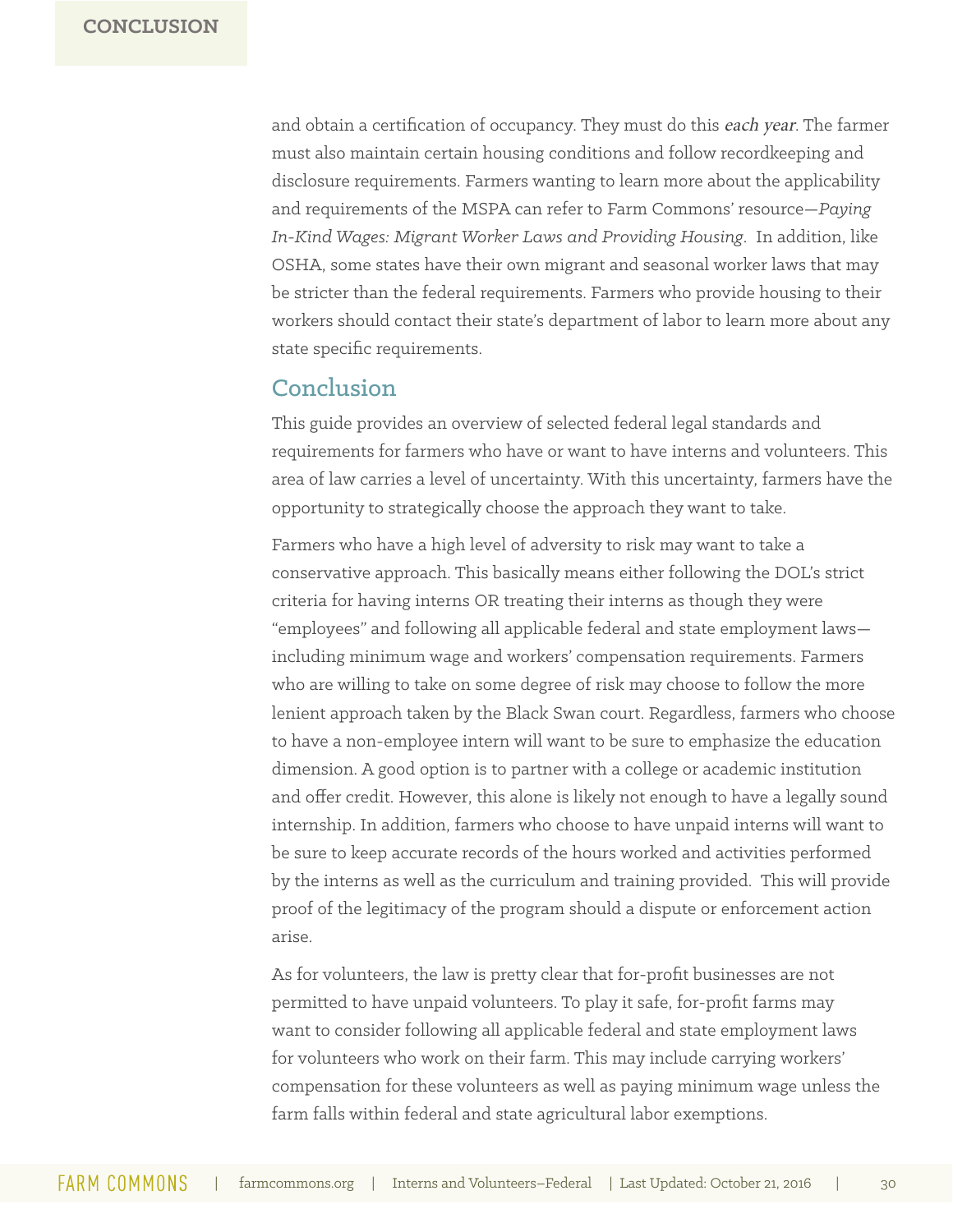This guide also discusses some basic guidelines for paying workers in-kind wages. Farmers who have or are thinking about having worker shares or otherwise paying their workers in-kind should review and follow the Paying In-Kind Wages section of this guide in detail.

Additional resources are referred to throughout this guide. These resources offer more thorough details on specific legal issues. In addition, Farm Commons has a number of state specific resources on employment law. Be sure to check out if one is available for your state along with many more resources on employment law and other legal issues that are relevant to sustainable farmers. All of Farm Commons' resources are available for free download at www.farmcommonsorg.